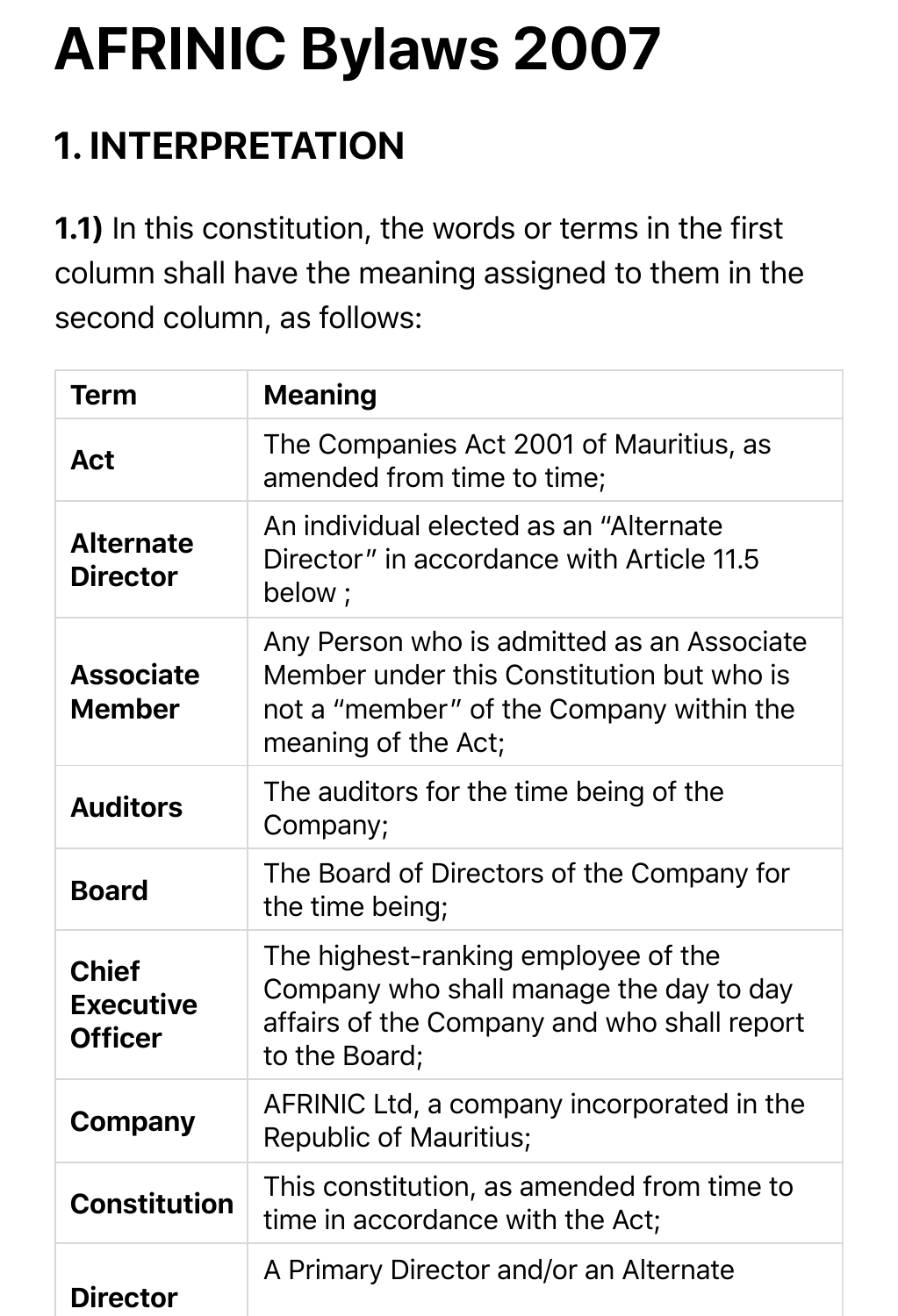|                                      | Director and/or the Chief Executive Officer,<br>as the context indicates;                                                                                                                                                                                                   |
|--------------------------------------|-----------------------------------------------------------------------------------------------------------------------------------------------------------------------------------------------------------------------------------------------------------------------------|
| <b>Elected</b><br><b>Director</b>    | A Director other than the Chief Executive<br>Officer;                                                                                                                                                                                                                       |
| <b>Full Member</b>                   | Any individual who is admitted as a Full<br>Member under this Constitution and who is a<br>"member" of the Company under the<br>meaning of the Act;                                                                                                                         |
| <b>General</b><br><b>Meeting</b>     | An annual general meeting or a special<br>meeting of the Members;                                                                                                                                                                                                           |
| <b>Internet</b>                      | The co-operative worldwide electronic<br>network of computers and computer<br>networks using TCP/IP protocol and includes<br>further co-operative worldwide electronic<br>networks that incorporate, replace and/or<br>develop out of that network using any<br>technology; |
| <b>Member</b>                        | Full Member and Associate Member;                                                                                                                                                                                                                                           |
| <b>Ordinary</b><br><b>Resolution</b> | A resolution that is approved by a simple<br>majority of the votes of those Members<br>entitled to vote and voting on the matter<br>which is the subject of the resolution;                                                                                                 |
| <b>Person</b>                        | Any individual, company, body corporate,<br>organisation, form, unincorporated<br>association, Governmental organisation or<br>Non-Governmental Organisation;                                                                                                               |
| <b>Primary</b><br><b>Director</b>    | Any individual who is elected as a "Primary"<br>Director" in accordance with Article 11.5<br>below; and                                                                                                                                                                     |
| <b>Special</b><br><b>Resolution</b>  | A resolution approved by a majority of 75 per<br>cent of the votes of those Members entitled<br>to vote and voting on the question;                                                                                                                                         |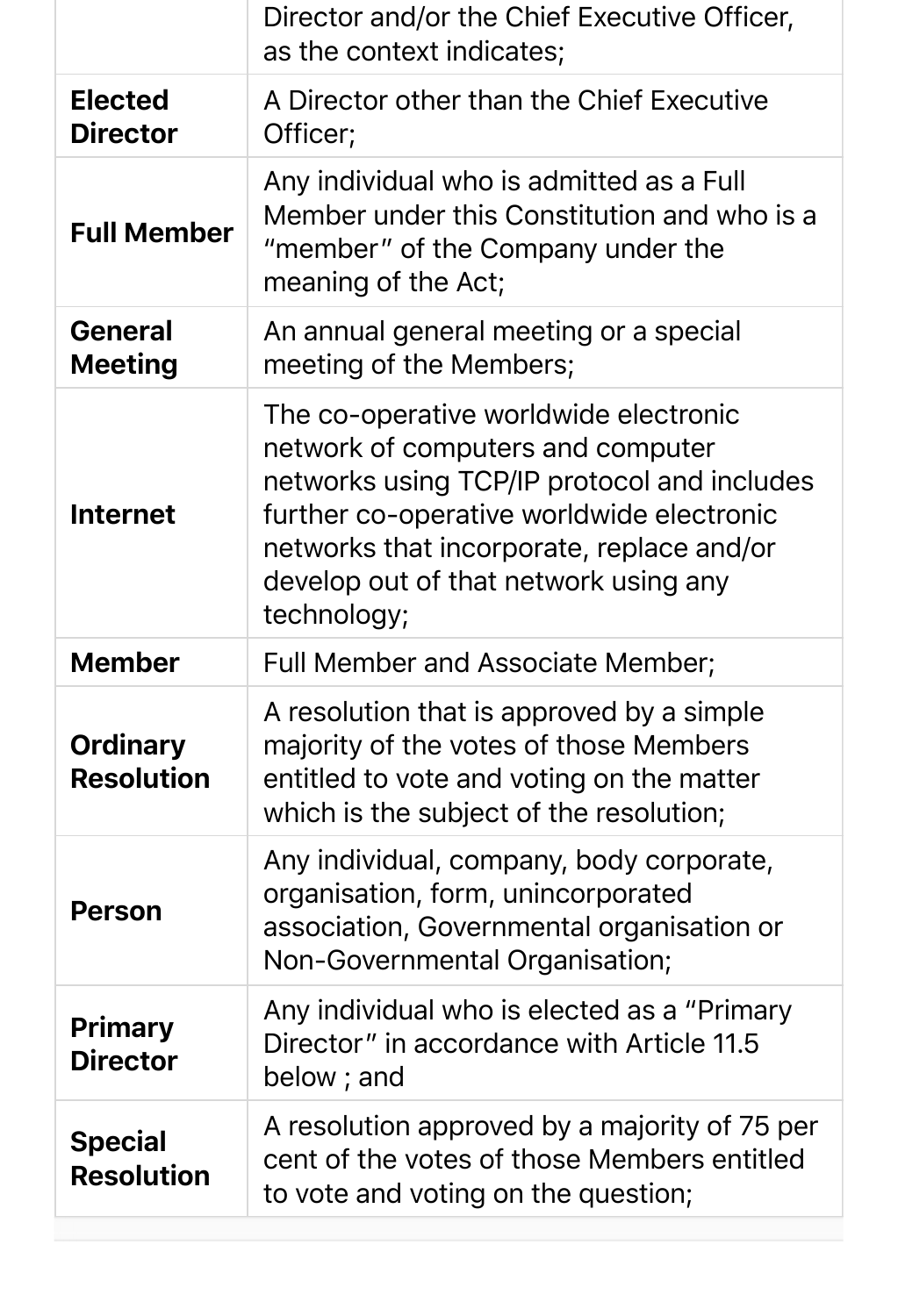1.2) Words not defined herein shall, insofar as the context permits, have the same meaning as in the Act.

# **2. NAME**

2.1) The name of the Company shall be "AFRINIC Ltd".. The business name of the Company shall be "African Network Information Centre".

2.2) An application to change the name of the Company may be made by a Director or the secretary of the Company with the approval of the Board and without the approval of the Members.

# **3. TYPE AND OBJECTS OF COMPANY**

3.1) The Company shall be a private company limited by guarantee.

3.2) The income and the capital of the Company shall be applied solely towards the promotion of the objects of the Company; and no part of the income or capital shall be paid or transferred, directly or indirectly, to the Members, whether by way of dividend, capital distribution or bonus or otherwise in the form of profit.

3.3) Article 3.2 shall be without prejudice to the power of the Company to effect the payment of:

*(i) reasonable and proper remuneration to any officer, employee or Member of the Company in return for any*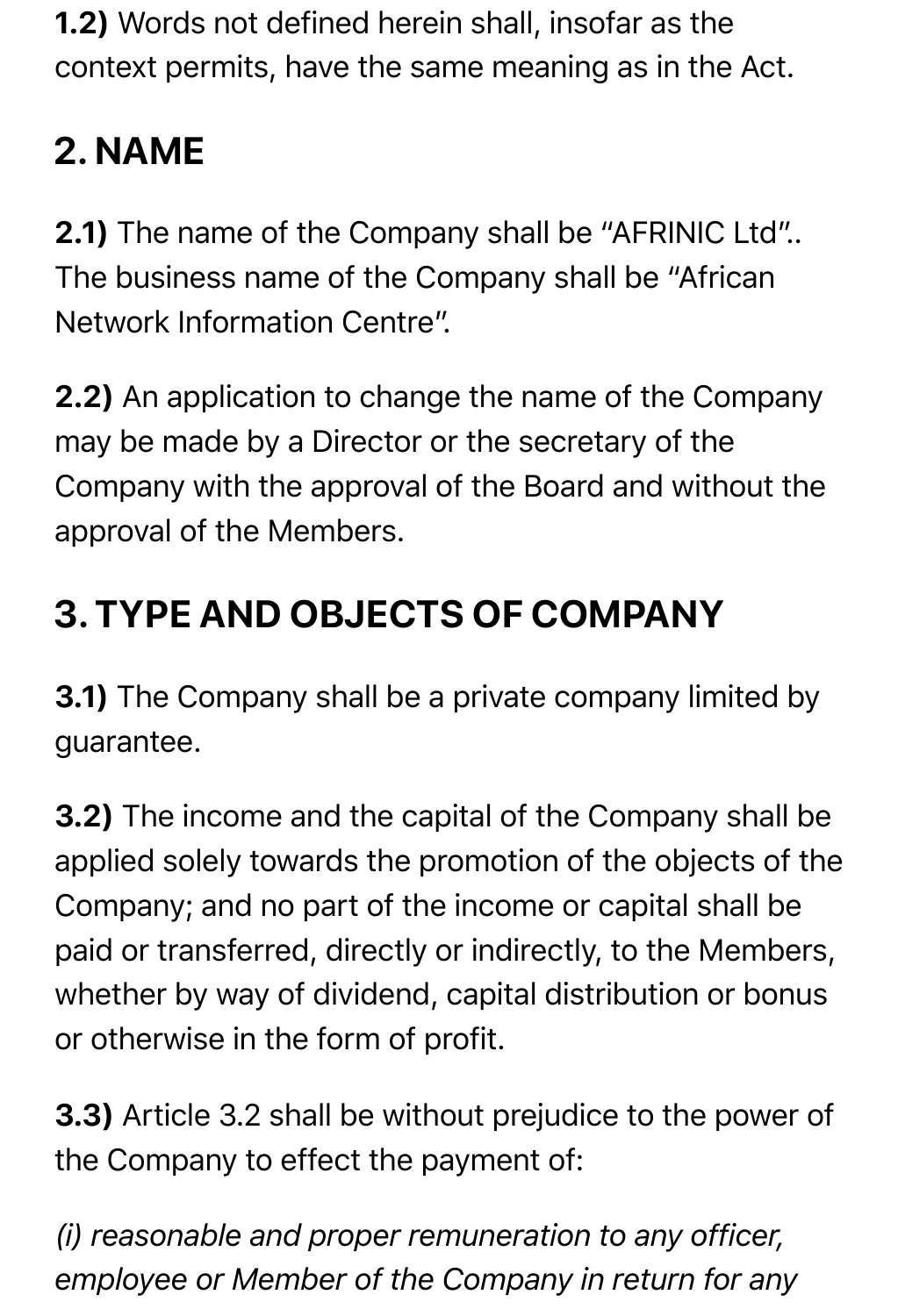*services provided to the Company;*

*(ii) andexpenses of Directors arising directly out of their tenure of office and approved by the Board.*

3.4) The Company shall have, both within and outside the Republic of Mauritius, full capacity to carry and/or undertake any business or activity, including but not limited to the following objects:

*(i) to provide the service of allocating and registering Internet resources for the purposes of enabling communications via open system network protocols and to assist in the development and growth of the Internet in the African region;*

*(ii) to promote the representation of AFRINIC membership and the Internet community of the African region by ensuring open and transparent communication and consensus-driven decision-making processes;*

*(iii) to promote responsible management of Internet resources throughout the African region, as well as the responsible development and operation of Internet infrastructures;*

*(iv) to provide educational opportunities to the public so as to increase understanding within African communities of Internet technical and policy issues;*

*(v) to propose and take such steps as are necessary to*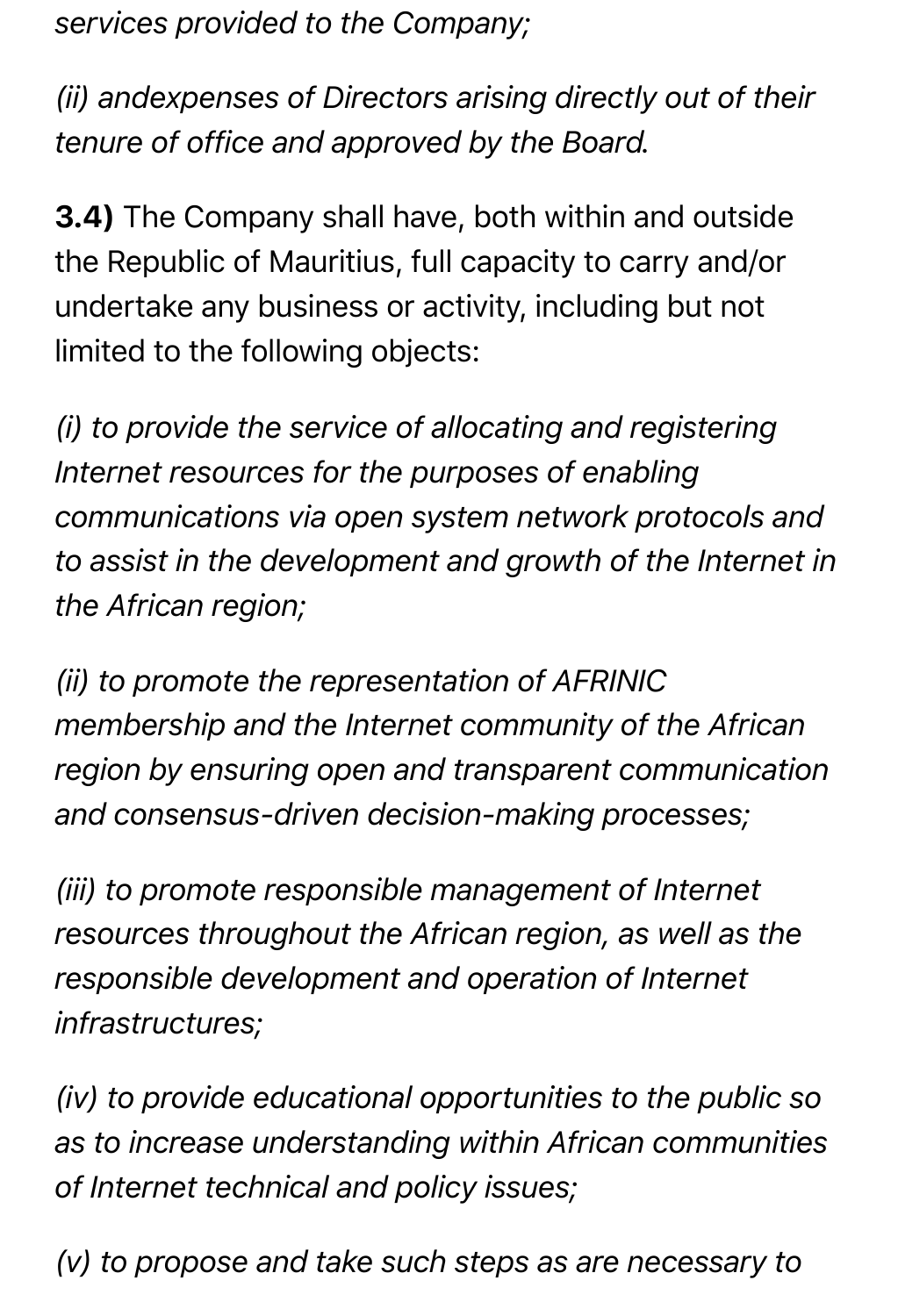*promote the development of public policies in the best interest of Members and to seek legislative and regulatory consideration, whether by way of meetings or representations, of issues of general benefit to the Members, where and when appropriate;*

*(vi) to develop and promote basic technical and business practice standards related to Internet service provision for Members;*

*(vii) to disseminate among its Members information on all matters affecting the Company and its Members and to provide for and be a central channel of communication for the Members of the Company and generally for the furtherance and promotion of their interest;*

*(viii) to cultivate and obtain reciprocal relations with kindred institutions in other continents;*

*(ix) and to do all other things incidental or conducive to the attainment of all or any of the objects of the Company.*

# **4. COMPANY LIMITED BY GUARANTEE**

4.1) Funding for the running of the Company shall be realised from the following:

*(i) membership fees from Members;*

*(ii) subscription fees for bulk registration services;*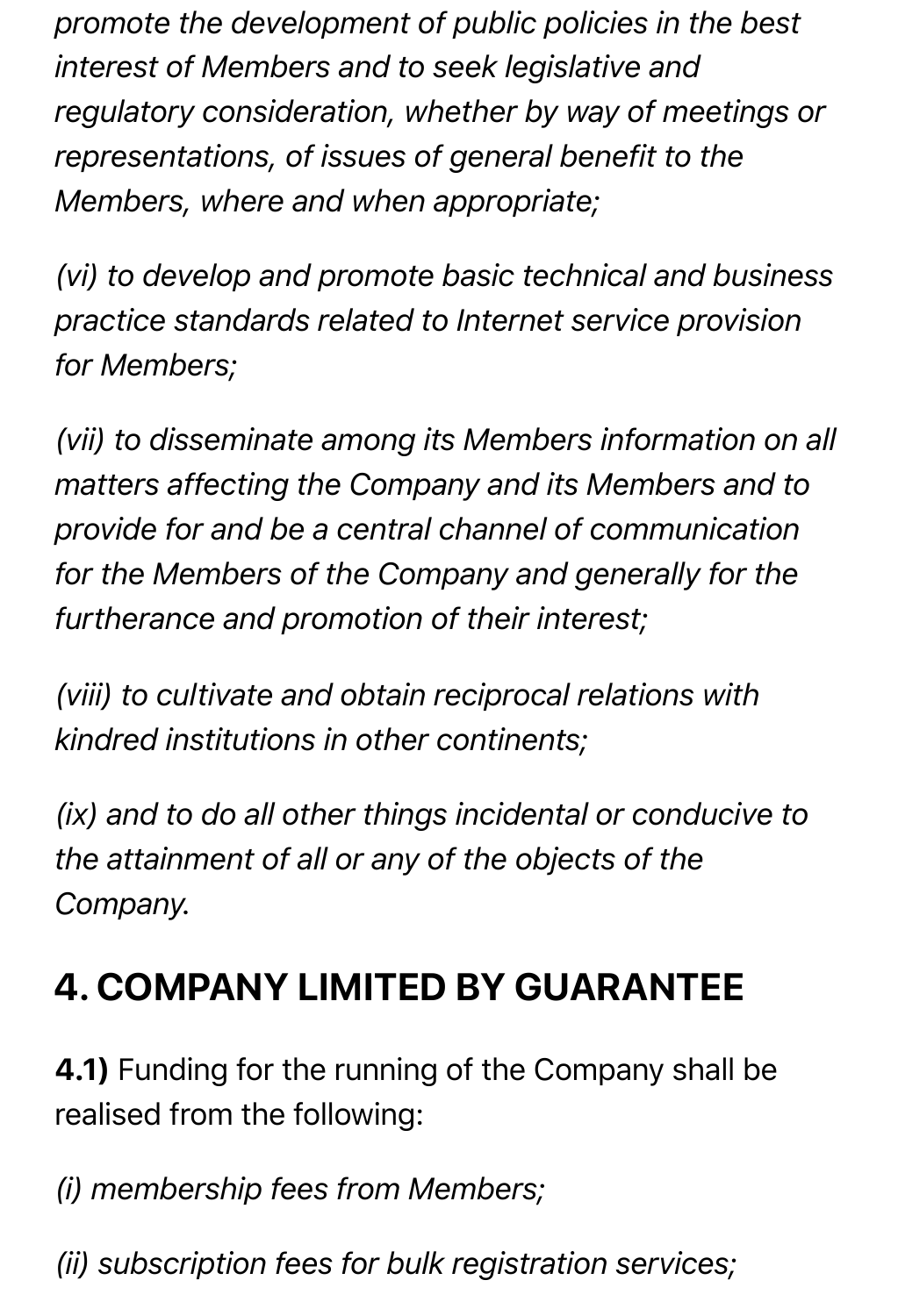*(iii) registration fees for individual address space assignments;*

*(iv) maintenance fees for non-contiguous, non ISP address space;*

*(v) registration fees for individual address space transfers;*

*(vi) registration fees for autonomous system number ("ASN") allocations;*

*(vii) maintenance fees for ASN allocations; and*

*(viii) such other sources as may be deemed appropriate from time to time by the Board.*

4.2) The fees mentioned in Article 4.1 above shall be subject to review from time to time by the Board.

### **5. REGISTERED OFFICE**

5.1) The registered office shall be at 2nd Floor, Les Jamalacs Building, Vieux Conseil Street, Port-Louis, Mauritius.

5.2) The Board may at any time change the registered office of the Company upon the fulfilment of the formalities prescribed in the Act.

# **6. MEMBERSHIP**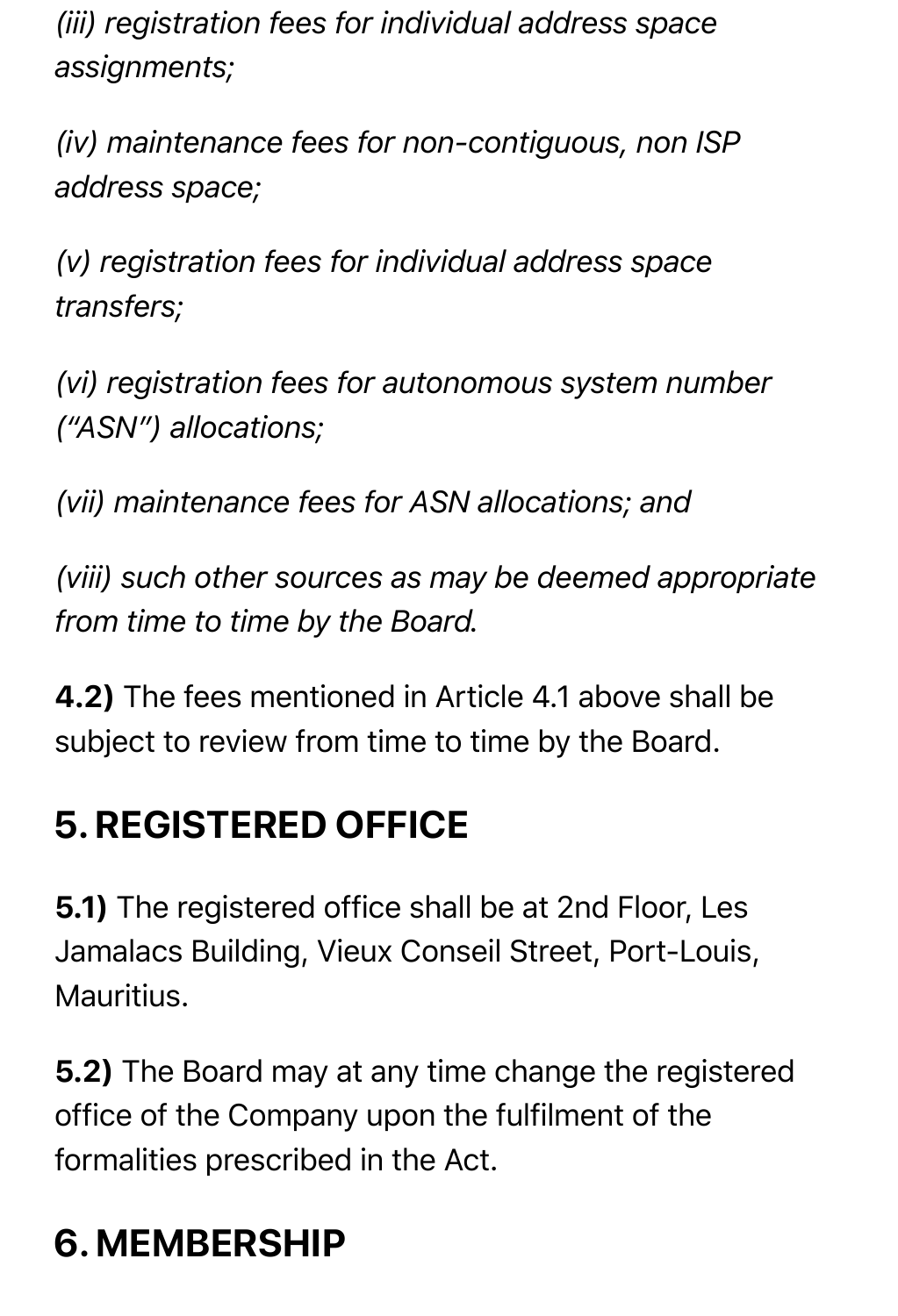6.1) Membership shall be open to:

*(i) any Person who is geographically based within, or providing services in, the African region and who is engaged in the use of, or business of providing, open system protocol network services; or*

*(ii) any other Person who is approved by the Board or the Members.Members shall be Full*

6.2) Members or Associate Members.

6.3) An individual who shall be elected as a Primary Director or an Alternate Director in accordance with Article 11.5 below and the Chief Executive Officer shall automatically also be appointed as a Full Member, provided that the said individual shall sign such forms as may be prescribed by the laws of Mauritius to undertake to contribute Rs. 500 (five hundred Mauritian rupees only) in the event of the Company being wound up.

6.4) The Associate Members shall be appointed by the Board from time to time, provided that each Associate Member shall:

*(i) pay to the Company such annual membership fees as are prescribed by the Board from time to time; and*

*(ii) sign such agreement as the Board shall reasonably require from time to time.*

6.5) A Full Member shall not be entitled to transfer its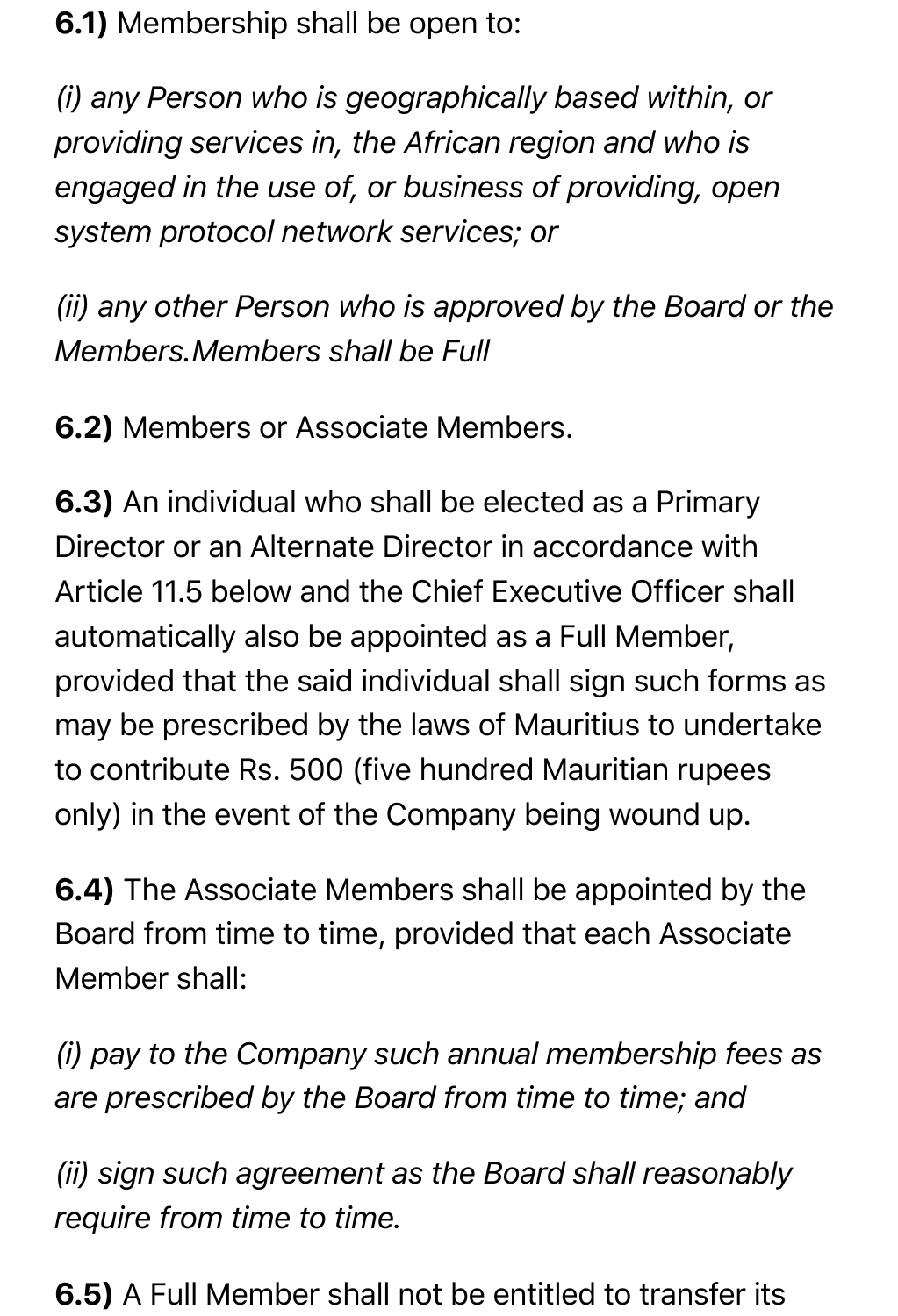membership.

# **7. POWERS OF MEMBERS**

7.1) Each Member shall be entitled to receive notice of all General Meetings in accordance with Articles 10.4 and 10.10 below, as applicable, and to attend all such General Meetings.

7.2) The Members shall be entitled:

*(i) by majority vote on the day of each annual General Meeting, to elect the Directors of the Company in accordance with Article 11.5 below; and*

*(ii) at each General Meeting, to discuss and comment on the general policies of the Company on such issues and for such time as shall be reasonably allowed by the chairperson of the General Meeting.*

7.3) Associate Members shall not, in such capacity, have any right other than the rights listed in Articles 7.1 and 7.2. For the avoidance of doubt, this Article 7.3 shall be without prejudice to any contractual rights of Associate Members in any agreement with the Company.

7.4) The Full Members shall, at General Meetings or by way of written resolutions, in addition to the rights conferred by Articles 7.1 and 7.2, have the right to:

*(i) consider and approve by Ordinary Resolution the*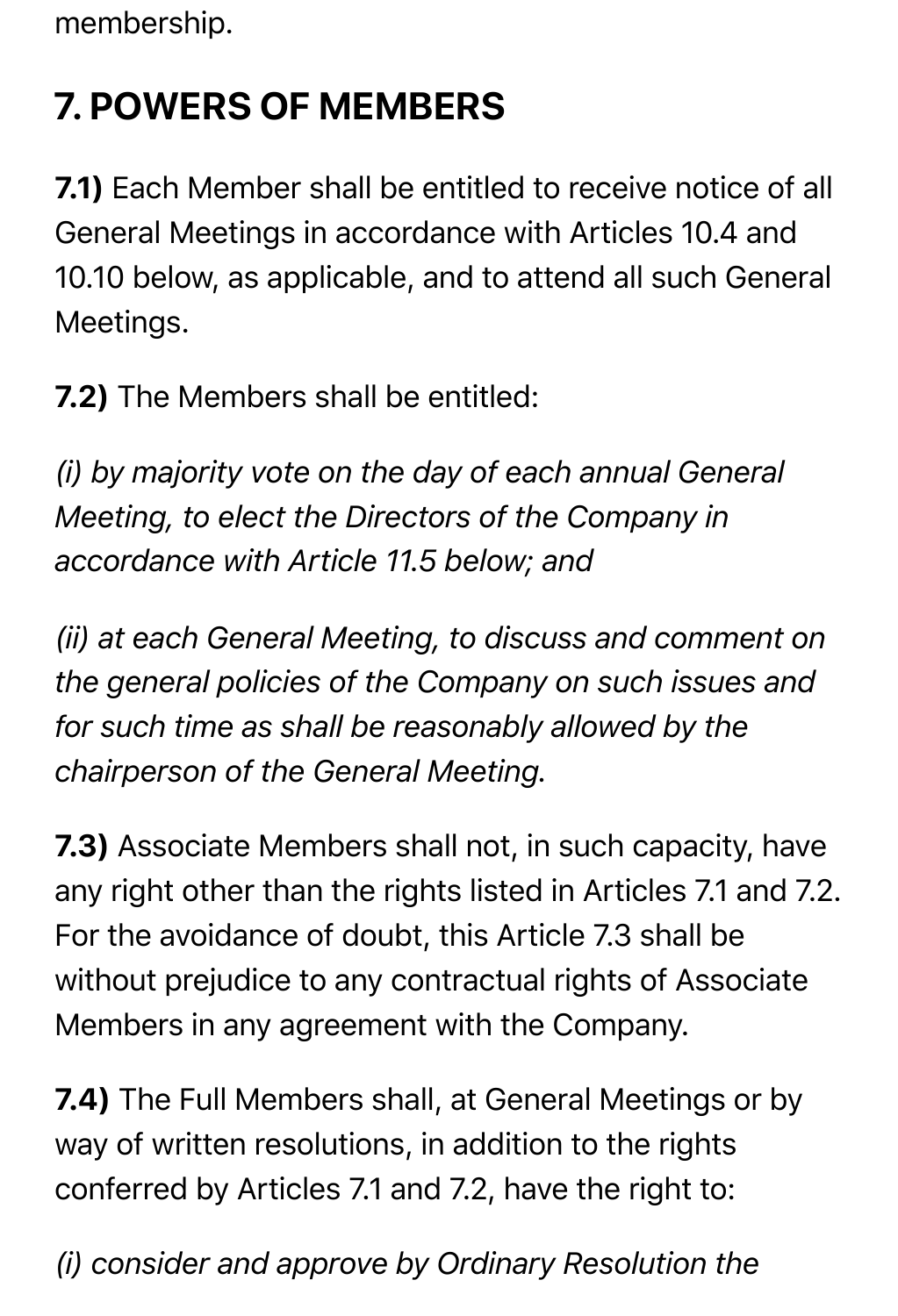*financial statements of the Company;*

*(ii) receive any auditor's report;*

*(iii) consider the annual report;*

*(iv) determine, by Ordinary Resolution, the general policies for fulfilling the objects of the Company;*

*(v) approve, in accordance with Section 130 of the Act, a major transaction;*

*(vi) consider and approve by Special Resolution, if appropriate, proposals for the revocation, amendment or replacement of this Constitution;*

*(vii) appoint by Ordinary Resolution at each annual General Meeting the auditor of the Company to hold office until the conclusion of the next annual General Meeting;*

*(viii) request the Board, by way of a notice signed by not less than 5 percent of the Full Members, to call a special General Meeting to vote on one or more resolutions;*

*(ix) and resolve, by Special Resolution, to put the Company into liquidation.*

### **8. TERMINATION OF MEMBERSHIP**

8.1) The membership of an Associate Member shall terminate upon: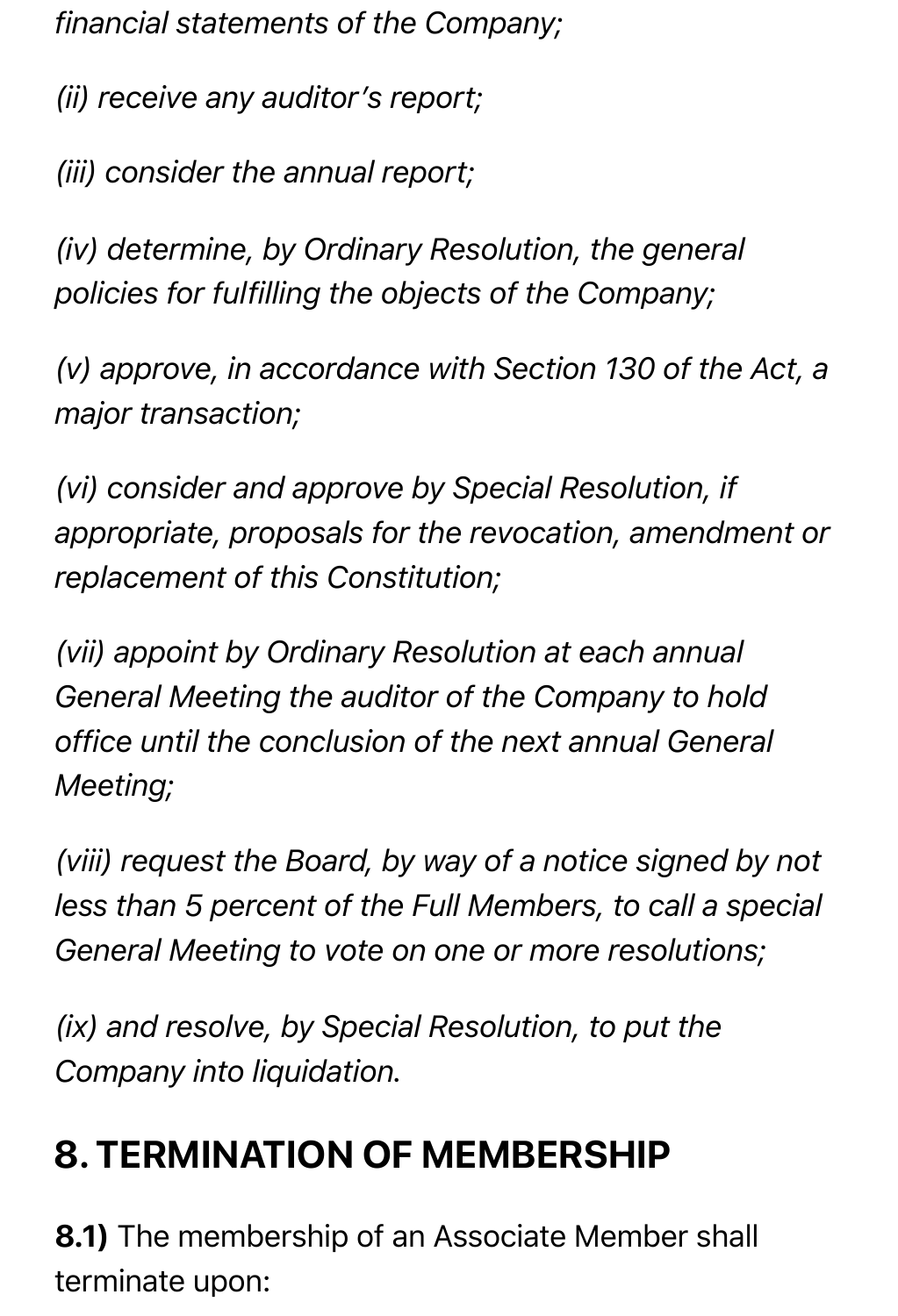*(i) the Associate Member, if not an individual, ceasing to exist pursuant to the laws of its country of incorporation or, being an individual, upon his death;*

*(ii) the resignation of the Associate Member by notice in writing to the Company, subject to acceptance of such notice by the Company at the discretion of the Board;*

*(iii) the Board, acting reasonably and in good faith, determining that the Associate Member has ceased to satisfy criteria for admission to membership of the Company;*

*(iv) the Board, acting reasonably and in good faith, determining that the Associate Member has refused or failed to comply with the provisions of this Constitution or any applicable rule made by the Board;*

*(v) membership fees or any other sum payable by the Associate Member to the Company remaining unpaid for a period of 3 months after the due date of payment (subject to the Board deciding otherwise); or*

*(vi) such other event or such other grounds as the Board, acting reasonably and in good faith, shall determine from time to time.*

8.2 Termination shall not relieve an Associate Member from any obligation to pay any fees payable to the Company on or before the date of termination and shall not entitle the Associate Member to any refund of any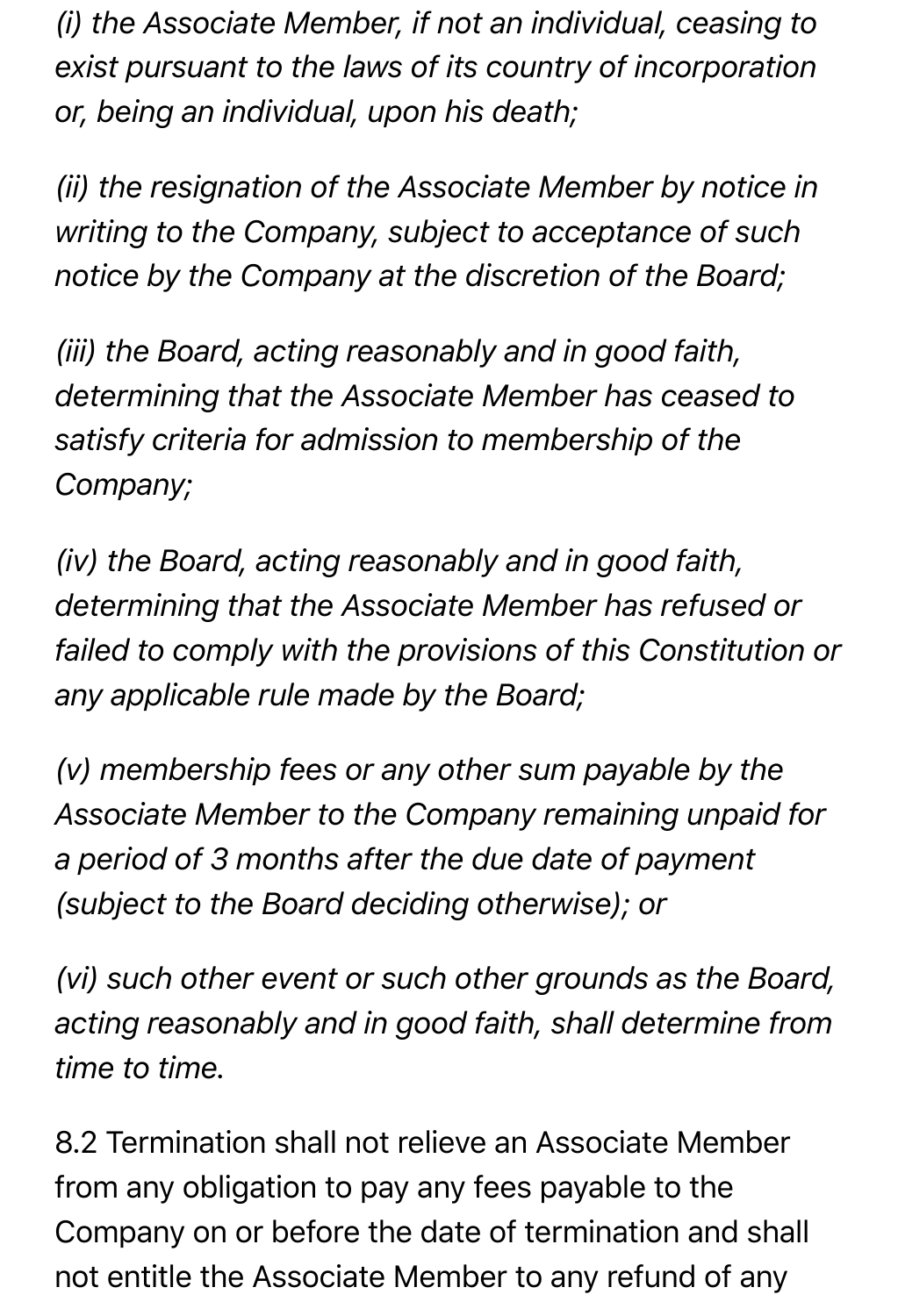fees, whether in whole or in part.

8.3 The Associate Member shall, on termination of its membership, return the resources allocated to it by the Company.

8.4 The membership of a Full Member shall terminate automatically upon his ceasing to be a Primary Director pursuant to Article 12.1 below.

### **9. GENERAL MEETINGS**

9.1 The Board shall call an annual General Meeting to be held-

*(i) not more than once in each year;*

*(ii) not later than 6 months after the balance sheet date of the Company; and*

*(iii) not later than 15 months after the previous annual General Meeting.*

9.2 A special General Meeting:may be called at any time by the Board; andshall be called by the Board on the written request of Full Members in accordance with Article 7.4(viii) above.

9.3 A resolution in writing signed by not less than 75 percent of Members entitled to vote on such a resolution is as valid as if it had been passed at a General Meeting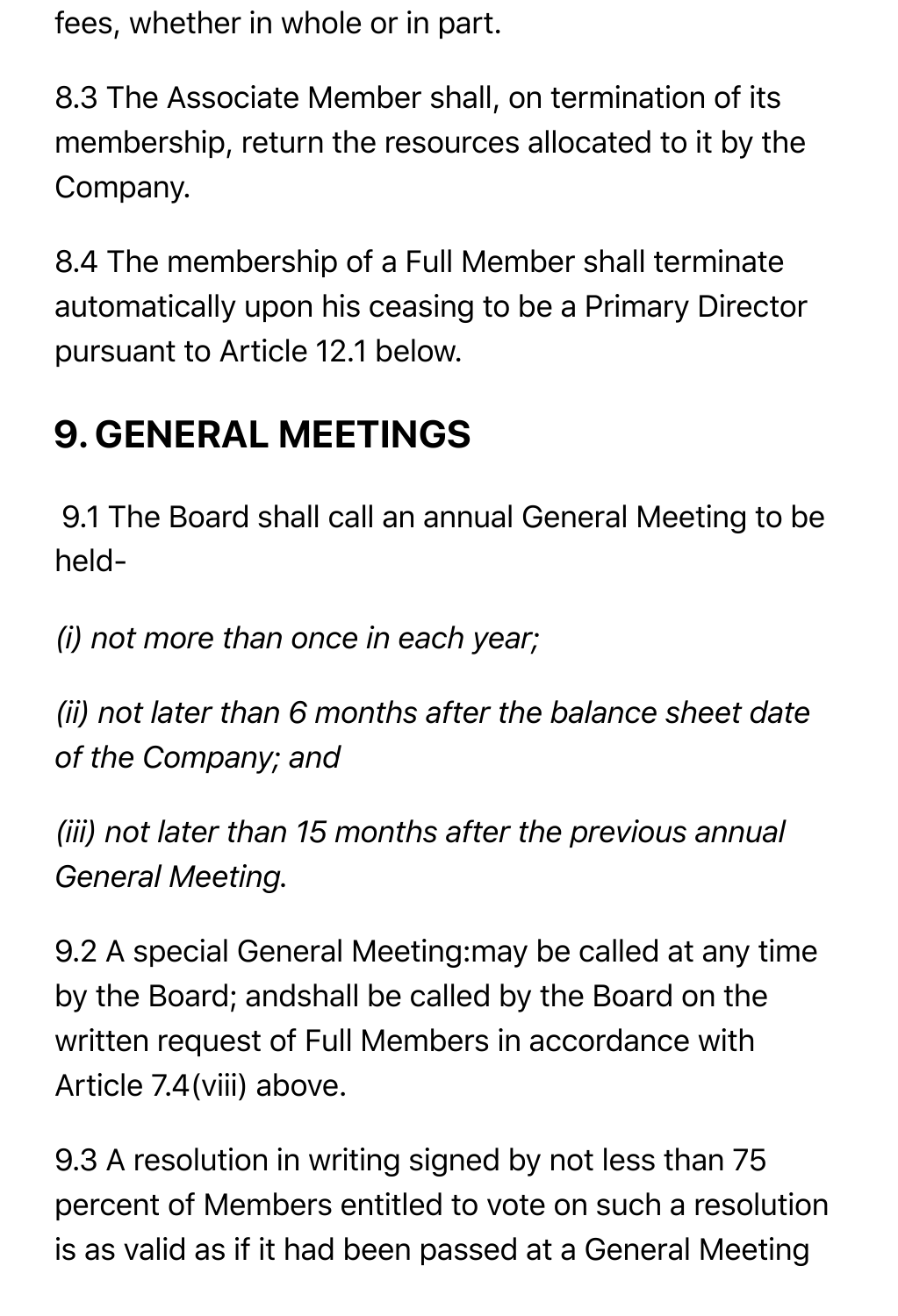of those Members.

# **10. PROCEEDINGS AT GENERAL MEETINGS**

#### Chairperson.

10.1 Where the Directors have elected a chairperson of the Board, and the chairperson of the Board is present at a General Meeting, he shall chair the General Meeting.

10.2 Where no chairperson of the Board has been elected or if, at any General Meeting, the chairperson of the Board is not present within 15 minutes of the time appointed for the commencement of the General Meeting, the Directors present shall elect one of their number to be chairperson of the General Meeting.

10.3 The ruling of the chairperson of the General Meeting on matters relating to the order of business and the procedure and conduct of the General Meeting shall, subject to this Constitution, be final and binding and no motion of dissent from the ruling of the chairperson may be entertained.

#### Notice of General Meetings to Full Members.

10.4 Written notice of the time, date and place of a General Meeting shall be sent to every Full Member and to every Director, the secretary and the auditor of the Company not less than 14 days before the General Meeting. The notice may be delivered by post, fax,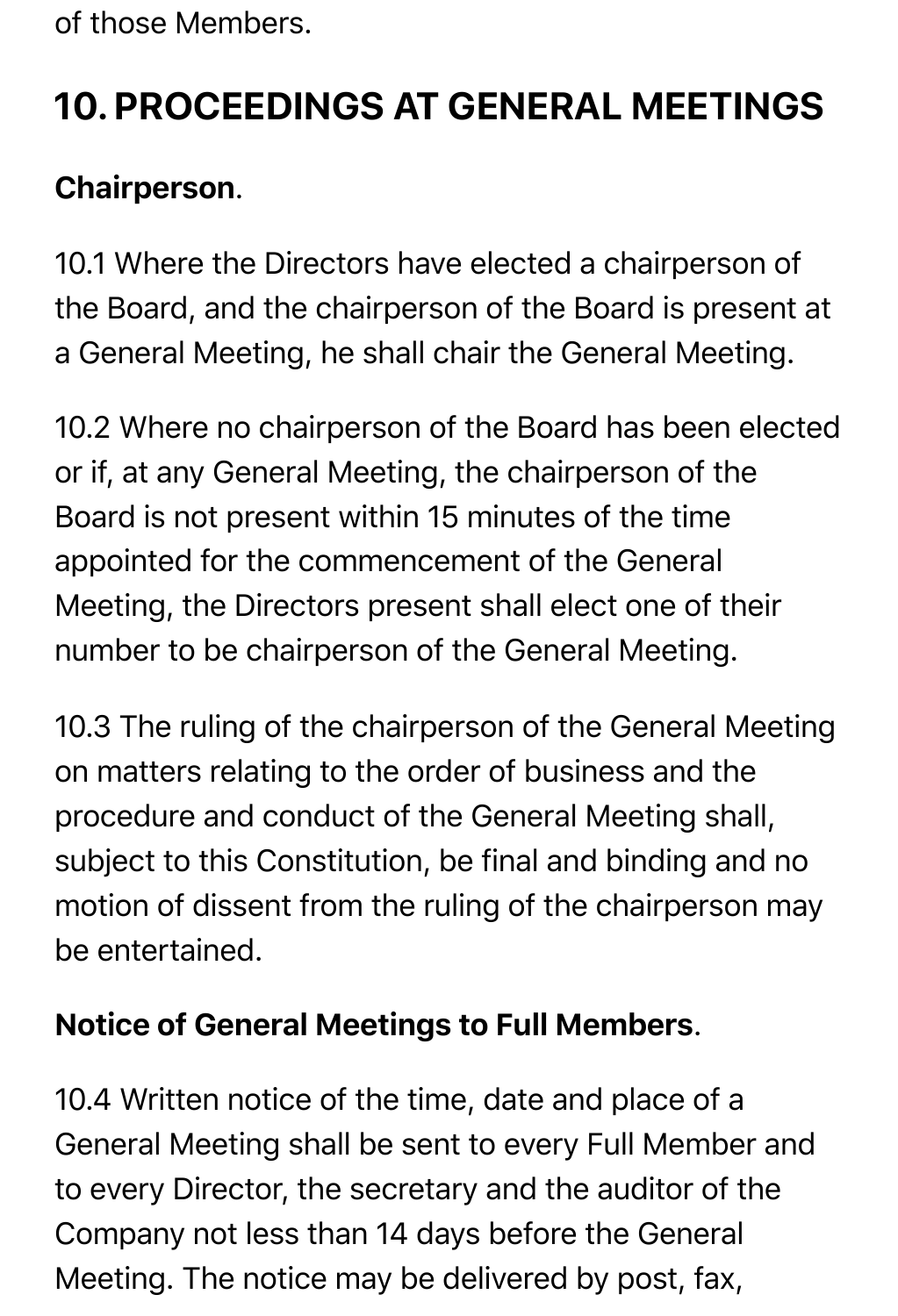electronic mail or such other method as the Board shall reasonably determine from time to time.

10.5 The notice to be sent pursuant to Article 10.4 shall state:

*(i) the nature of the business to be transacted at the General Meeting in sufficient detail to enable a Full Member to form a reasoned judgment in relation to it (including the matters mentioned in Article 10.11 below); and*

*(ii) the text of any Special Resolution to be submitted to the General Meeting.*

10.6 Any irregularity in a notice of a General Meeting shall be waived where all the Full Members entitled to attend and vote at the General Meeting attend the General Meeting without protest as to the irregularity, or where all Full Members agree to the waiver.

10.7 Any accidental omission to give notice of a General Meeting to, or the failure to receive notice of a General Meeting by, a Full Member or any other Person entitled to receive notice shall not invalidate the proceedings at that General Meeting.

10.8 The chairperson may, or where directed by the General Meeting, shall, adjourn the General Meeting from time to time and from place to place, but no business shall be transacted at any adjourned General Meeting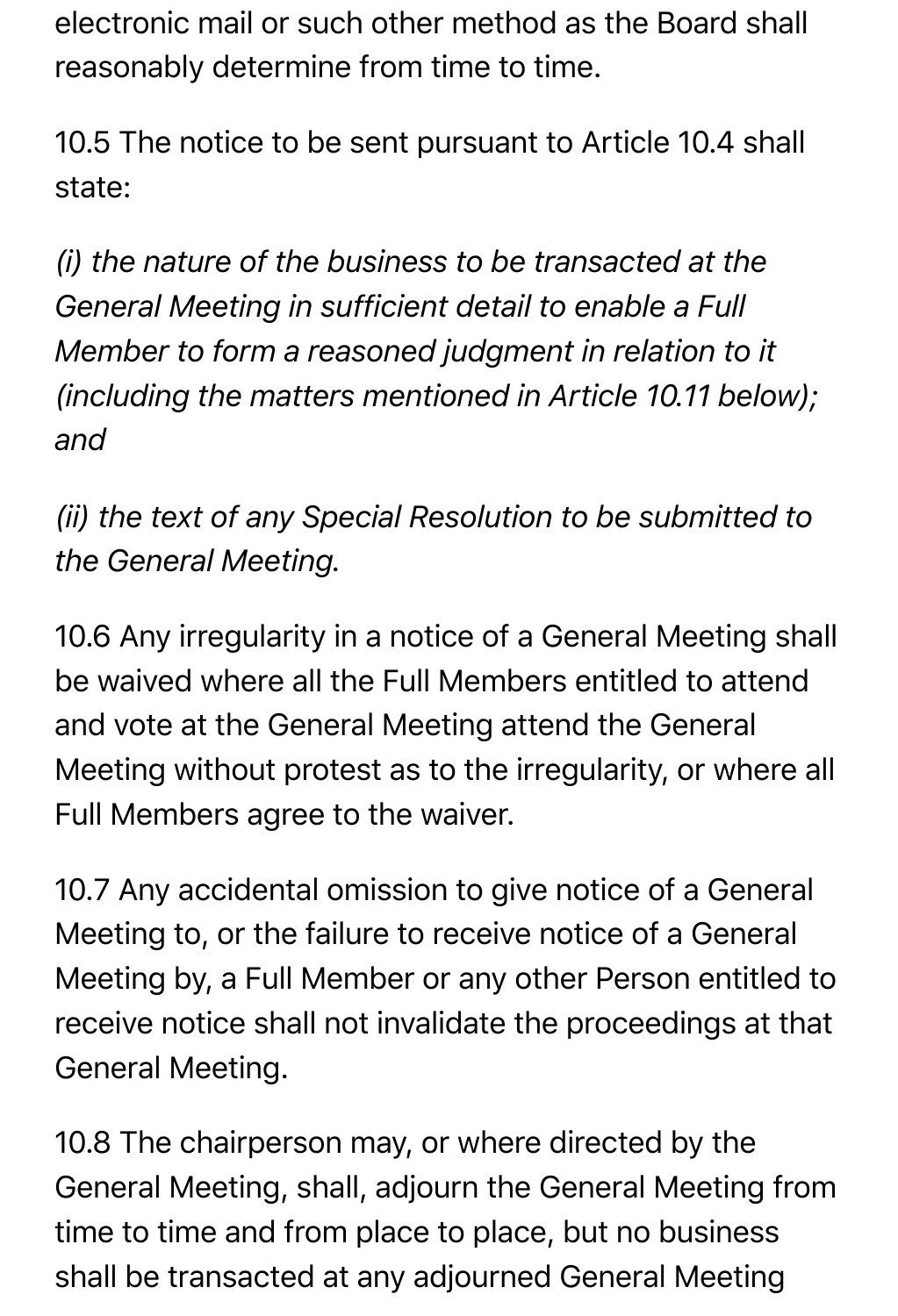other than the business left unfinished at the General Meeting from which the adjournment took place.

10.9 When a General Meeting is adjourned for 30 days or more, notice of the adjourned General Meeting shall be given as in the case of an original General Meeting. Save as aforesaid, it shall not be necessary to give any notice of an adjournment or the business to be transacted at the adjourned General Meeting.

#### Notice of General Meetings to Associate Members.

10.10 Written notice of the time, date and place of a General Meeting shall be sent to every Associate Member not less than 14 days before the General Meeting. The notice may be delivered by post, fax, electronic mail or such other method as the Board shall determine from time to time.

10.11 The notice to be sent pursuant to Article 10.10 shall state:

*(i) the names of the Directors who will retire on the date of that General Meeting and the region represented by each such Director;*

*(ii) the names of the persons who have been proposed to be elected as Directors and the region which is proposed to be represented by each such Person; and*

*(iii) any policy issues which the Board considers should*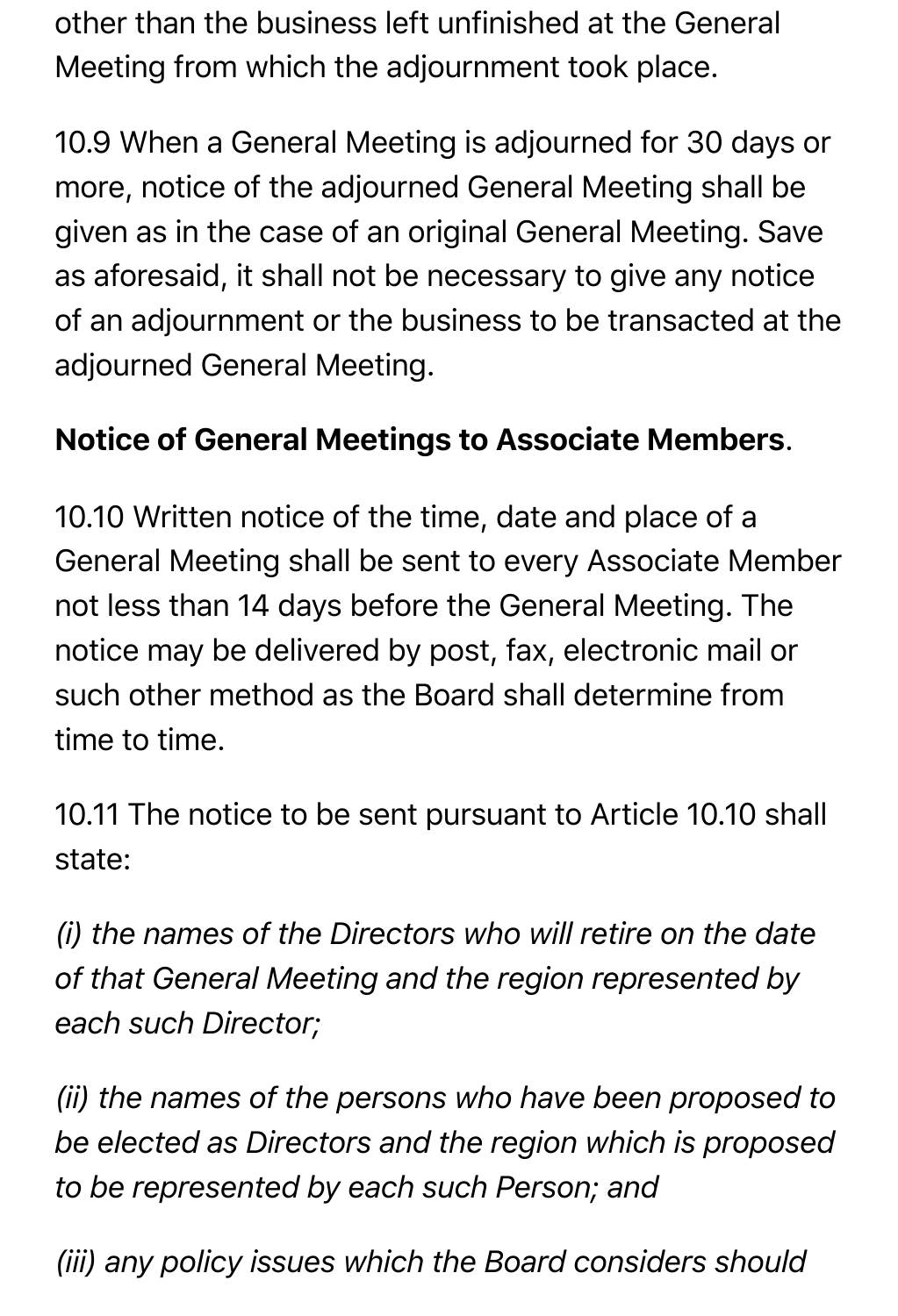*be discussed at the General Meeting.*

10.12 Any irregularity in a notice of a General Meeting sent to an Associate Member or any accidental omission to give notice of a General Meeting to, or the failure to receive notice of a General Meeting by, an Associate Member shall not invalidate the proceedings at that General Meeting.

10.13 When a General Meeting is adjourned for 30 days or more, notice of the adjourned General Meeting shall be given to Associate Members as in the case of an original General Meeting. Save as aforesaid, it shall not be necessary to give any notice to Associate Members of an adjournment or the business to be transacted at the adjourned General Meeting.

#### Methods of holding General Meetings.

10.14 A General Meeting may be held either –

*(i) by the Members, including a number of Full Members who constitute a quorum, being assembled together at the place, date, and time appointed for the General Meeting; or*

*(ii) by means of audio, or audio and visual, communication by which all Members participating and constituting a quorum can simultaneously hear each other throughout the General Meeting.*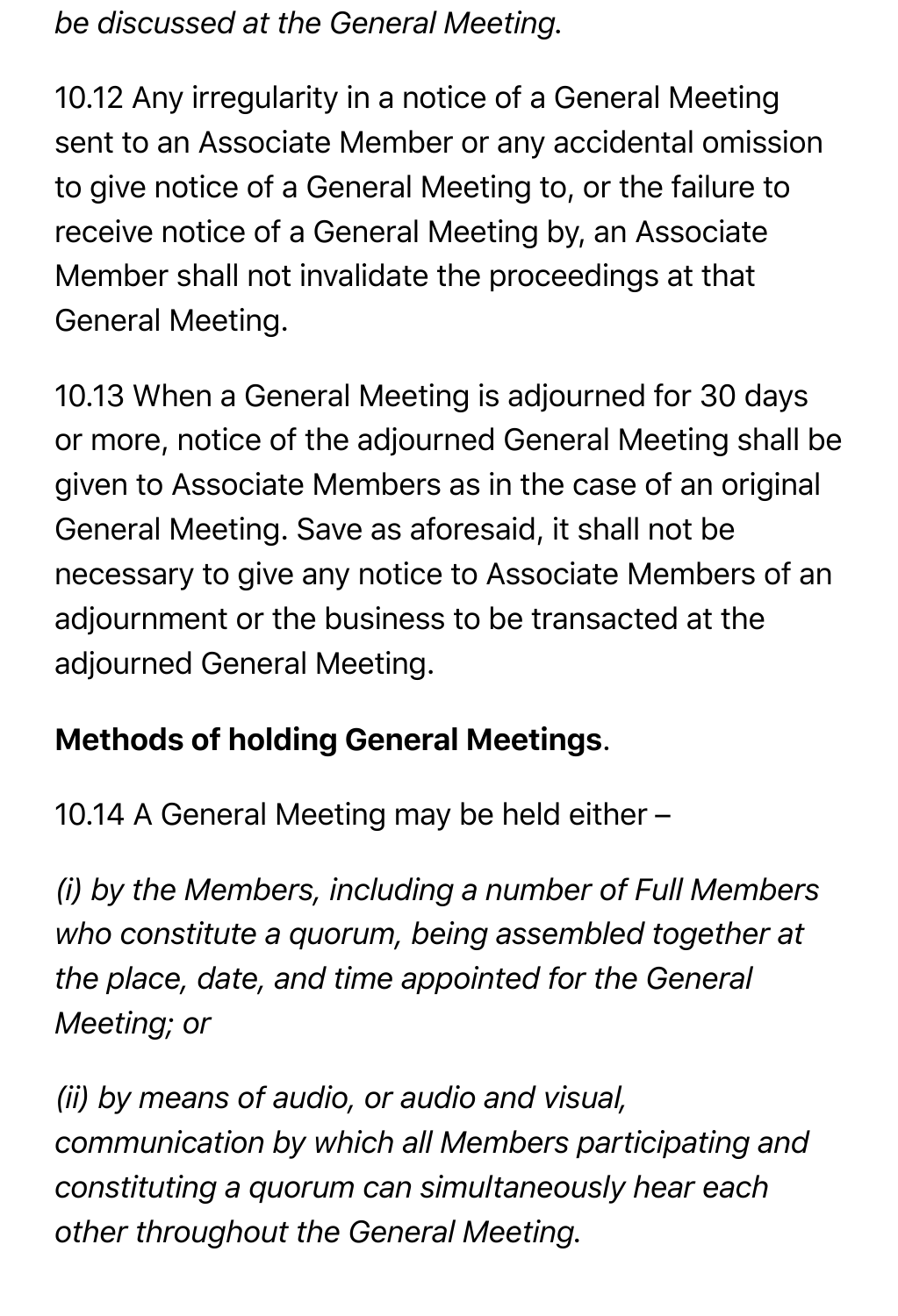10.15 Votes to be exercised on the date of the annual General Meeting with respect to the election of Directors may be exercised in person, by proxy or by such other method of communication as may be decided from time to time by the Board.

#### Quorum.

10.16 Where a quorum is not present, no business shall be transacted at a General Meeting.

10.17 Two or more Full Members present in person or by proxy shall form a quorum.

10.18 Where a quorum is not present within 30 minutes after the time appointed for the General Meeting –

(i) in the case of a General Meeting called under section 118(1)(b) of the Act, the General Meeting shall be dissolved;

(ii) in the case of any other General Meeting, the General Meeting shall be adjourned to the same day in the following week at the same time and place, or to such other date, time and place as the Directors may appoint; and

(iii) at the adjourned General Meeting, the quorum shall be two Full Members present in person or by proxy.

#### Voting.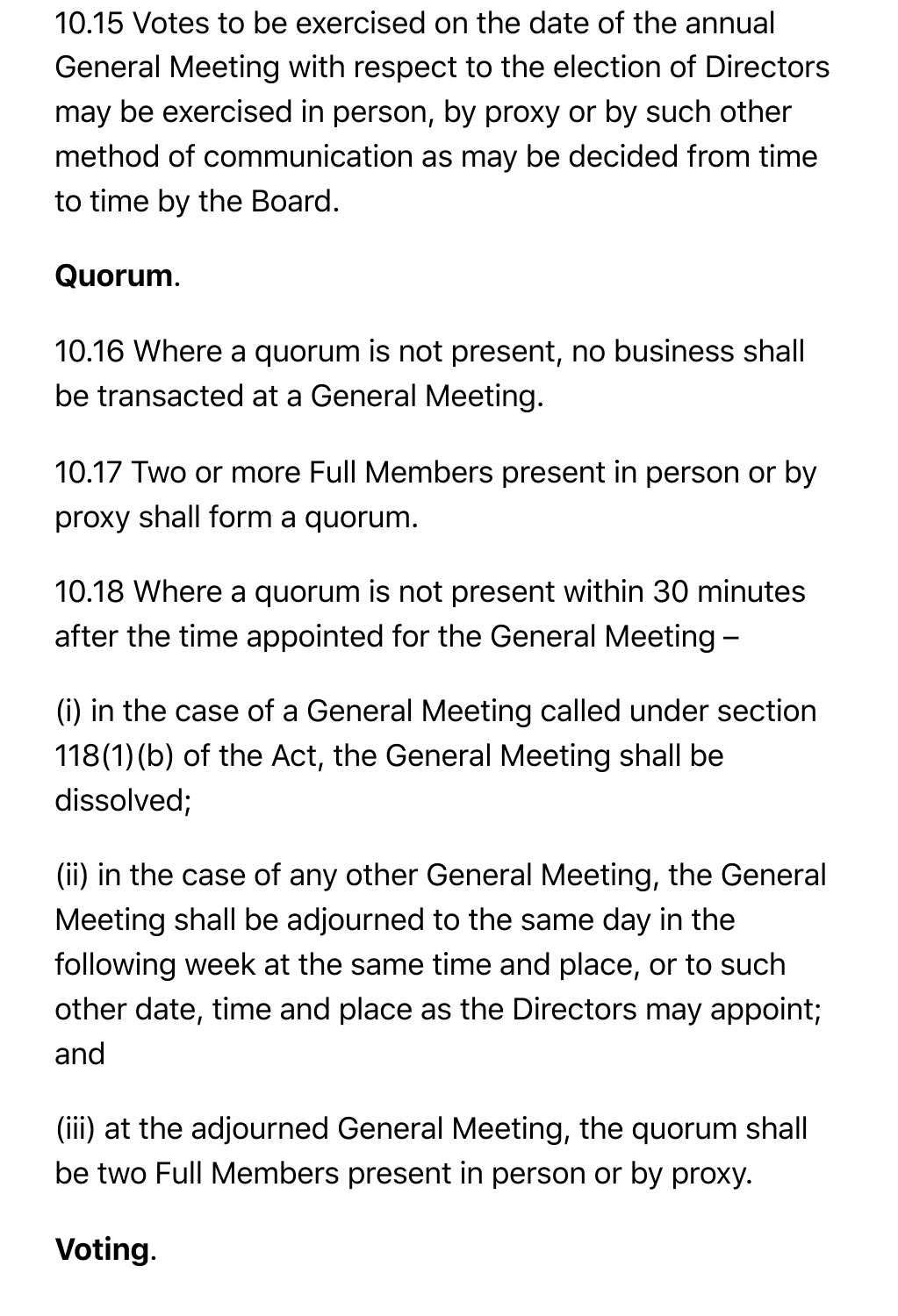10.19 Where a General Meeting is held under Article 10.14(i) above, unless a poll is demanded, voting at the General Meeting shall be by whichever of the following methods is determined by the chairperson of the General Meeting:-

*(i) voting by voice; or*

*(ii)voting by show of hands.*

10.20 Where a General Meeting is held under Article 10.14(ii) above, unless a poll is demanded, voting at the General Meeting shall be by the Members signifying individually their assent or dissent by voice.

10.21 A declaration by the chairperson of the General Meeting that a resolution is carried by the requisite majority shall be conclusive evidence of that fact unless a poll is demanded.

10.22 At a General Meeting, a poll may be demanded by any Full Member or the chairperson of the General Meeting.

10.23 A poll may be demanded either before or after the vote is taken on a resolution.

10.24 Where a poll is taken, each Member shall have one vote on a resolution on which that Member is entitled to vote.

10.25 The chairperson of a General Meeting shall be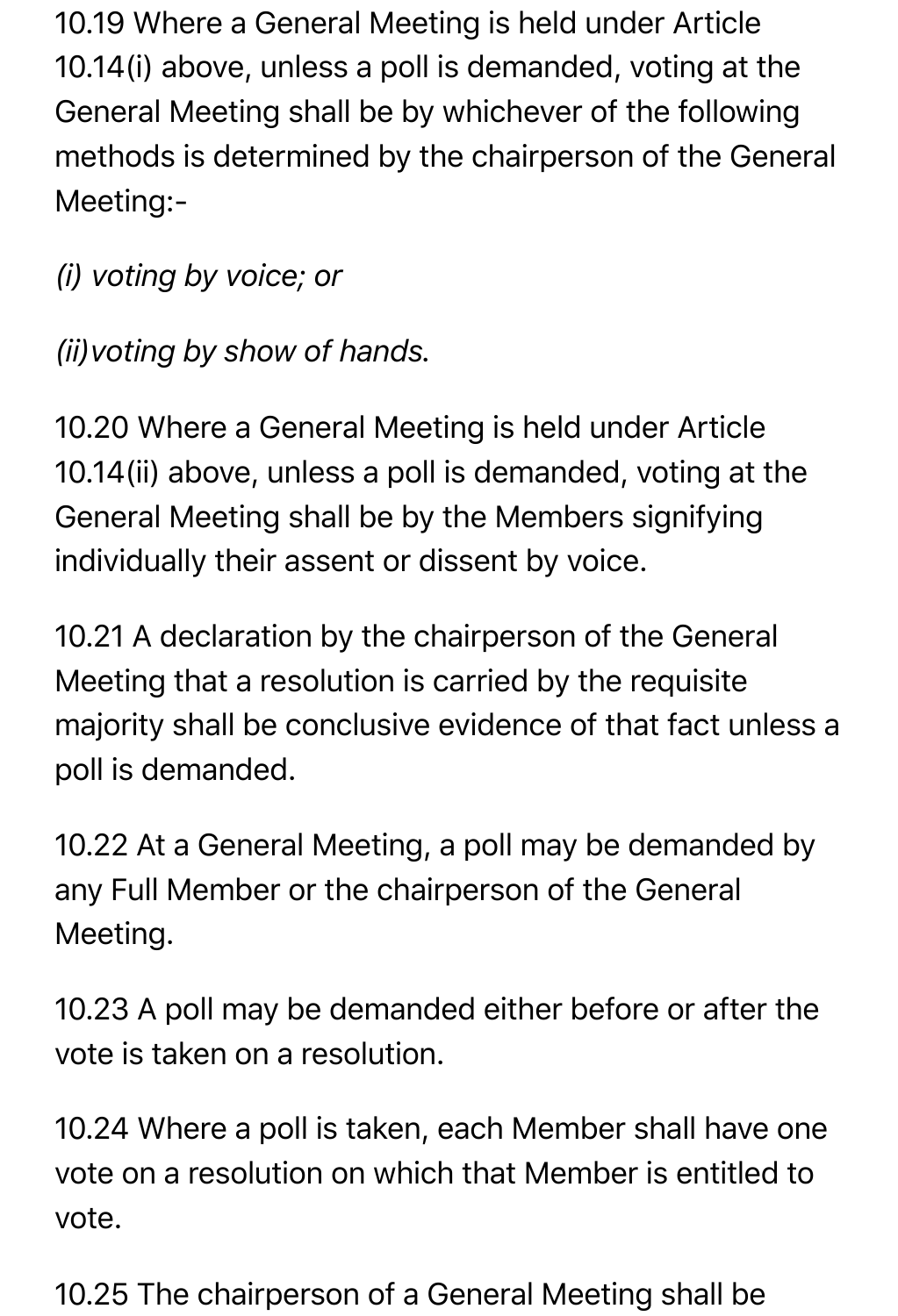entitled to a casting vote.

10.26 The instrument appointing a proxy to vote at a General Meeting of a Company shall confer authority to demand or join in demanding a poll and a demand by a Person as proxy for a Full Member shall have the same effect as a demand by the Full Member.

10.27 The demand for a poll may be withdrawn.

10.28 Where a poll is duly demanded, it shall, subject to Article 10.24 above, be taken in such manner as the chairperson directs and the result of the poll shall be deemed to be the resolution of the General Meeting at which the poll is demanded.

10.29 A poll demanded on the election of a chairperson or on a question of adjournment, shall be taken immediately, on any other question, shall be taken at such time and place as the General Meeting directs and any business other than that on which a poll is demanded may be proceeded with pending the taking of the poll.

10.30 A Full Member may exercise his right to vote at a General Meeting by casting a postal vote in accordance with the Fifth Schedule to the Act. An Associate Member may not cast a postal vote.

#### Proxies

10.31 A Member may exercise the right to vote either by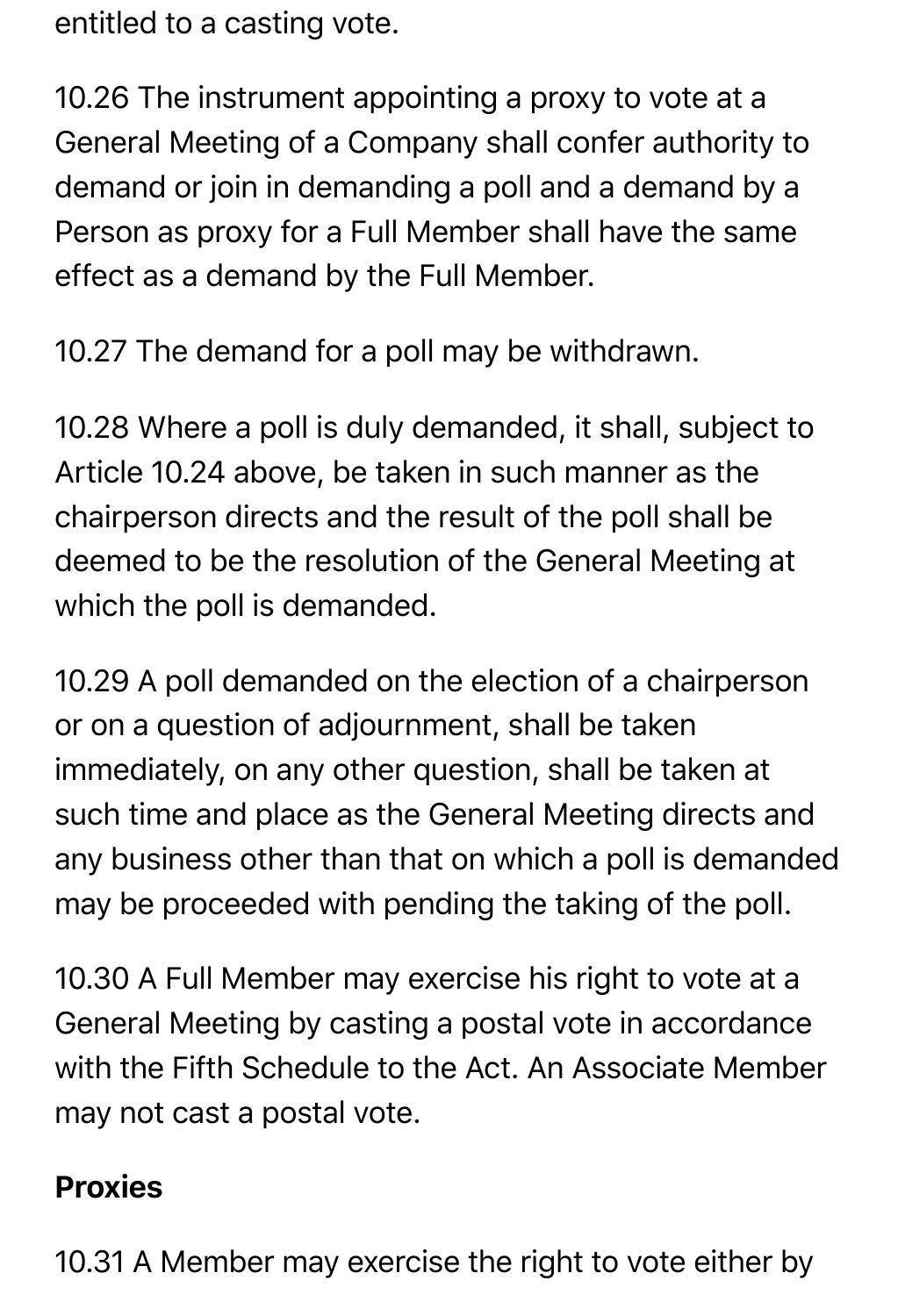being present in person or by proxy.

10.32 A proxy for a Member may attend and be heard at a General Meeting as if the proxy were the Member.

10.33 A proxy shall be appointed by notice in writing signed by the Member and the notice shall state whether the appointment is for a particular General Meeting or a specified term.

10.34 No proxy shall be effective in relation to a General Meeting unless a copy of the notice of appointment is produced before the start of the General Meeting. Any power of attorney or other authority under which the proxy is signed or a notarially certified copy shall also be produced.

10.35 A proxy form shall be sent with each notice sent to a Member.

10.36 The instrument appointing a proxy shall be in writing under the hand of the appointer or of his agent duly authorised in writing or in the case of a corporation under the hand of an officer or of an agent duly authorised.

10.37 The instrument appointing a proxy shall be in such form as may be determined by the Board from time to time or, in default of such determination, in the following form -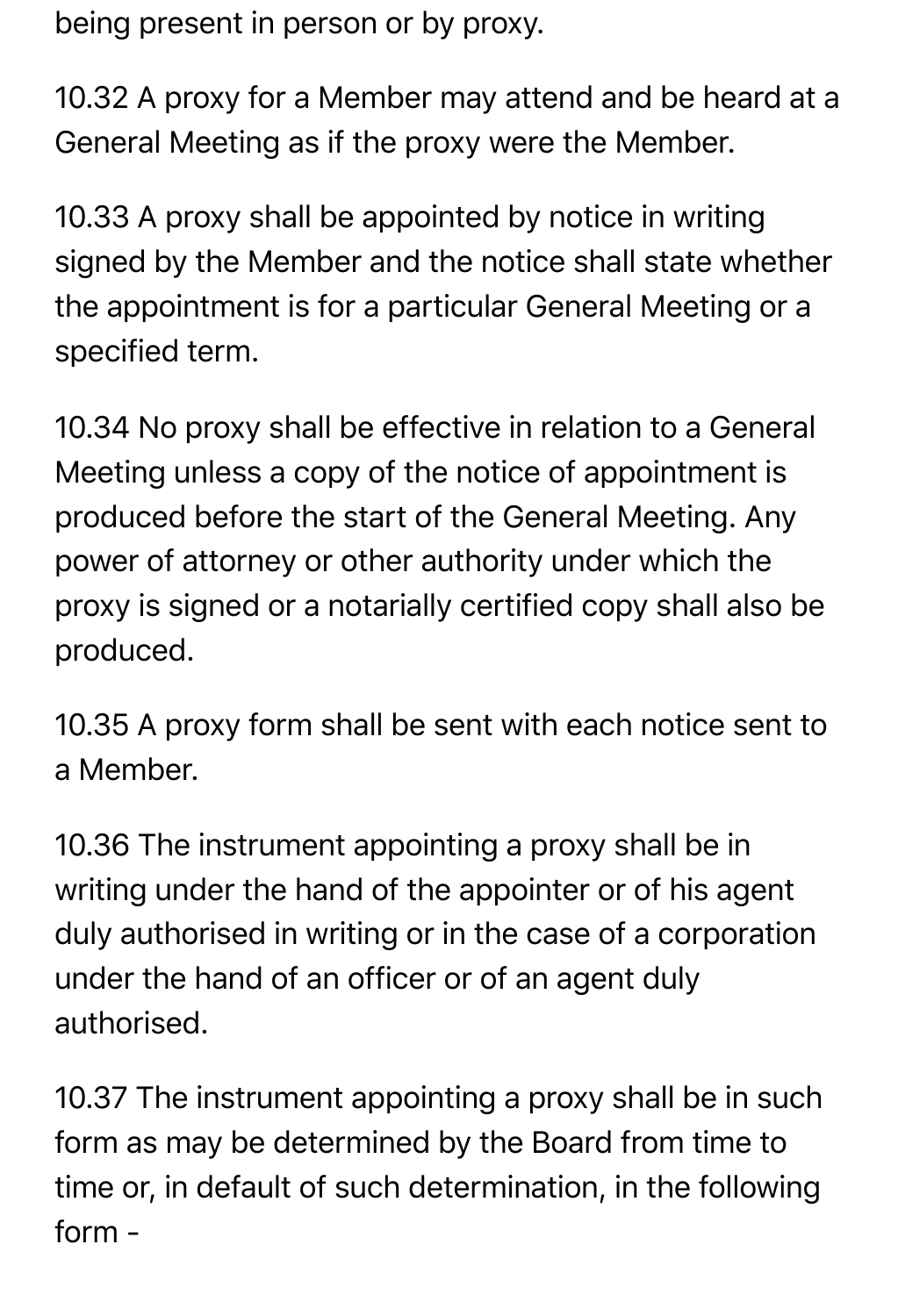*I/we ................................. of .................. being members of the above named company hereby appoint ..................………………… or failing him/her, ........………….......... of ...........................…….. as my/our proxy to vote for me/us at the meeting of the company to be held on ....................... and at any adjournment of the meeting. Signed this ................ day of ...........................……….*

#### Minutes

10.38 The Board shall ensure that minutes are kept of all proceedings at General Meetings.

10.39 Minutes which have been signed correct by the chairperson of the General Meeting are *prima facie* evidence of the proceedings.

#### Member proposals

10.40 Each Member may nominate one individual who shall be eligible to be elected as a Director. Such nominations must be received at the registered address of the Company not less than 3 weeks and not more than 8 weeks prior to an annual General Meeting at which Directors will be elected. Such nominations shall contain the full name and address of the nominated person as well as a short description of the person, including the person's professional background, age, nationality, residential address and the region which the person is proposed to represent.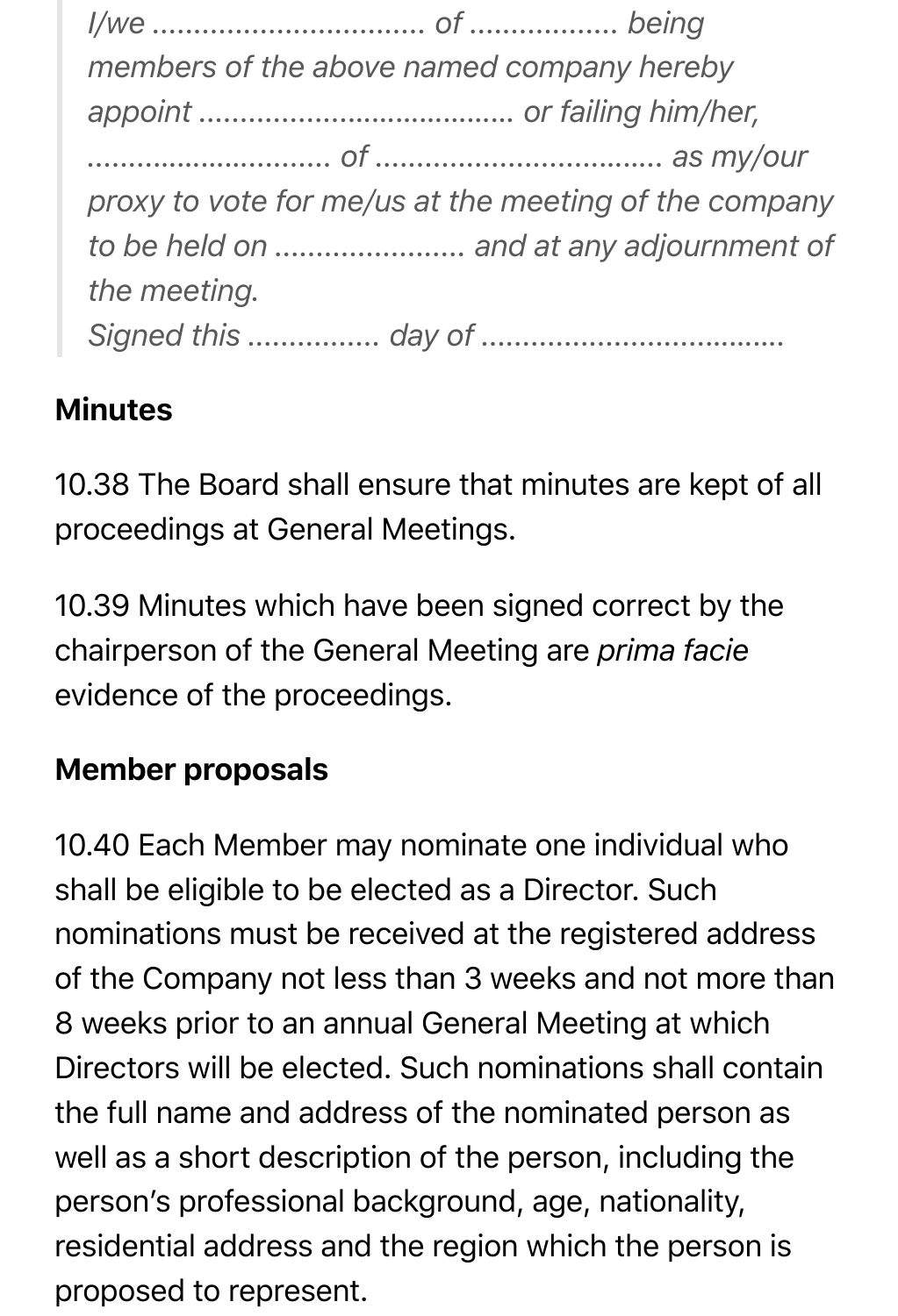10.41 A Member may give written notice to the Board of a matter which the Member proposes to raise for discussion or resolution at the next General Meeting at which the Member is entitled to vote.

10.42 Where the notice is received by the Board not less than 28 days before the last day on which notice of the relevant General Meeting is required to be given by the Board, the Board shall, at the expense of the Company, give notice of the Member's proposal and the text of any proposed resolution to all Members entitled to receive notice of the General Meeting.

10.43 Where the notice is received by the Board not less than 7 days and not more than 28 days before the last day on which notice of the relevant General Meeting is required to be given by the Board, the Board shall, at the expense of the Member, give notice of the Member's proposal and the text of any proposed resolution to all Members entitled to receive notice of the General Meeting.

10.44 Where the notice is received by the Board less than 7 days before the last day on which notice of the relevant General Meeting is required to be given by the Board, the Board may, where practicable, and at the expense of the Shareholder, give notice of the Member's proposal and the text of any proposed resolution to all Members entitled to receive notice of the General Meeting.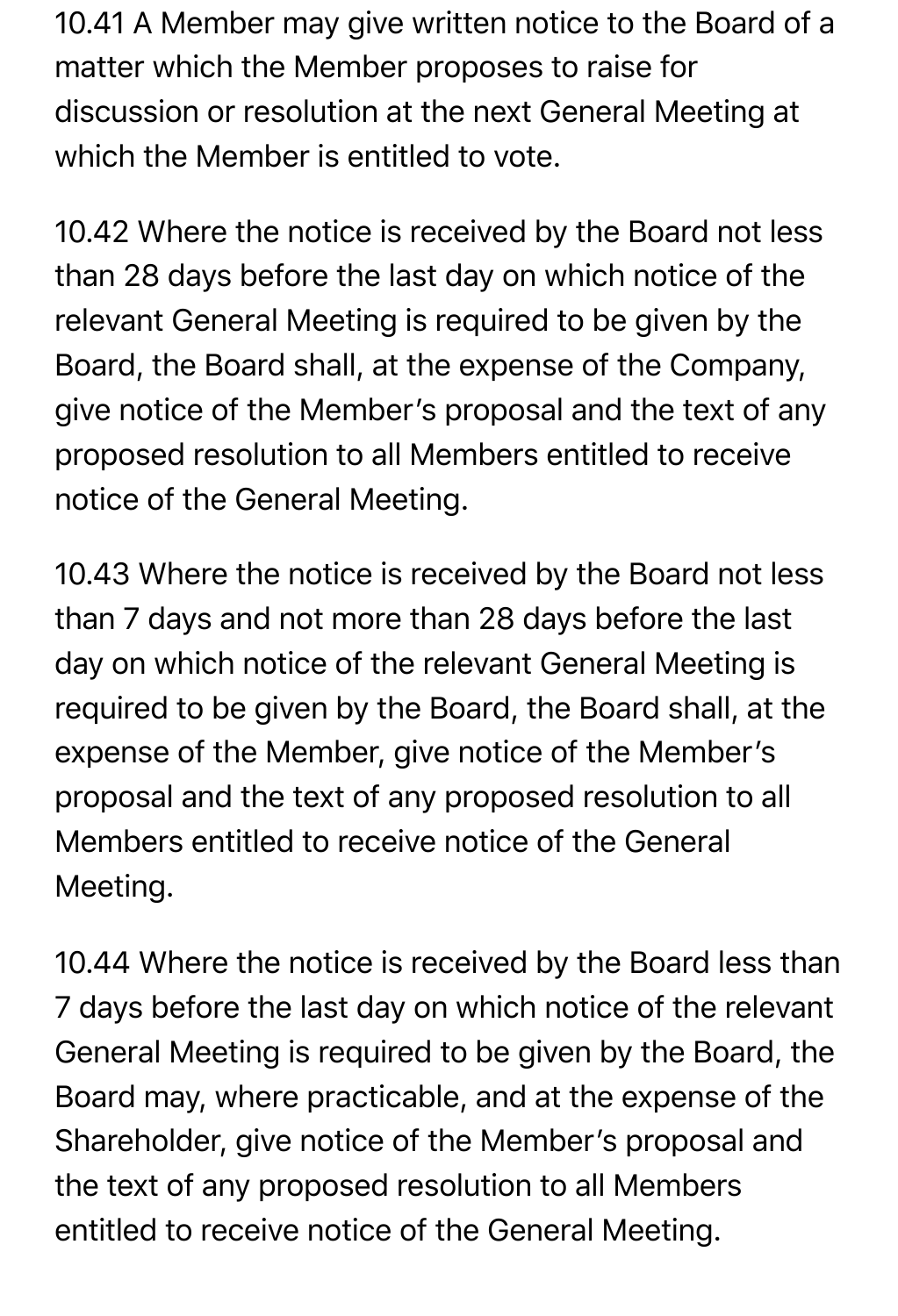10.45 Where the Directors intend that Members may vote on the proposal by proxy or by postal vote, they shall give the proposing Member the right to include in or with the notice given by the Board a statement of not more than 1000 words prepared by the proposing Member in support of the proposal, together with the name and address of the proposing Member.

10.46 The Board shall not be required to include in or with the notice given by the Board a statement prepared by a Member which the Directors consider to be defamatory, frivolous, or vexatious.

10.47 Where the costs of giving notice of the Member's proposal and the text of any proposed resolution are required to be met by the proposing Member, the proposing Member shall, on giving notice to the Board, deposit with the Company or tender to the Company a sum sufficient to meet those costs.

10.48 Notwithstanding the other provisions of this Article, where a proposal is made by an Associate Member, the Board shall have discretion as to whether notice of such proposal should be given to Members.

#### Corporations may act by representative

10.49 A body corporate which is a Member may appoint a representative to attend a General Meeting on its behalf in the same manner as that in which it could appoint a proxy.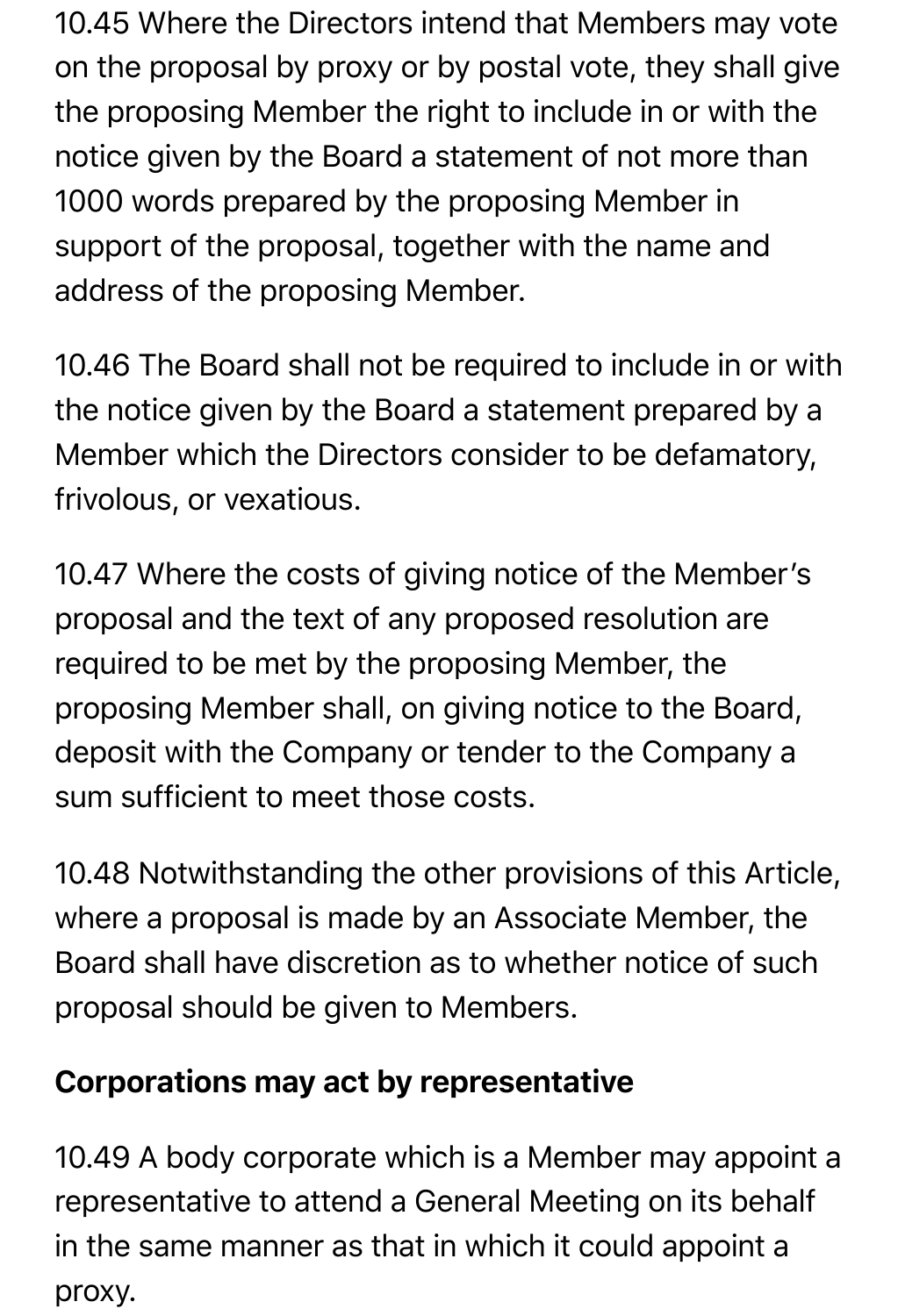#### Other proceedings

10.50 Unless otherwise expressly provided in this Constitution or otherwise mandatory as per the provisions of the Act, a General Meeting may regulate its own procedure.

#### 11. APPOINTMENT OF DIRECTORS

11.1 The Board shall comprise up to seven (7) Directors, comprising of six Primary Directors and the Chief Executive Officer.

11.2 Each Primary Director shall have an Alternate Director.Each of the following six sub-regions of Africa shall be represented by one Primary Director and one Alternate Director:

- (i) Northern Africa;
- (ii) Western Africa;
- (iii) Indian Ocean;
- (iv) Central Africa;
- (v) Southern Africa;and
- (vi) Eastern Africa.

11.3 Each Elected Director shall hold office for a term of approximately three years, which term of office shall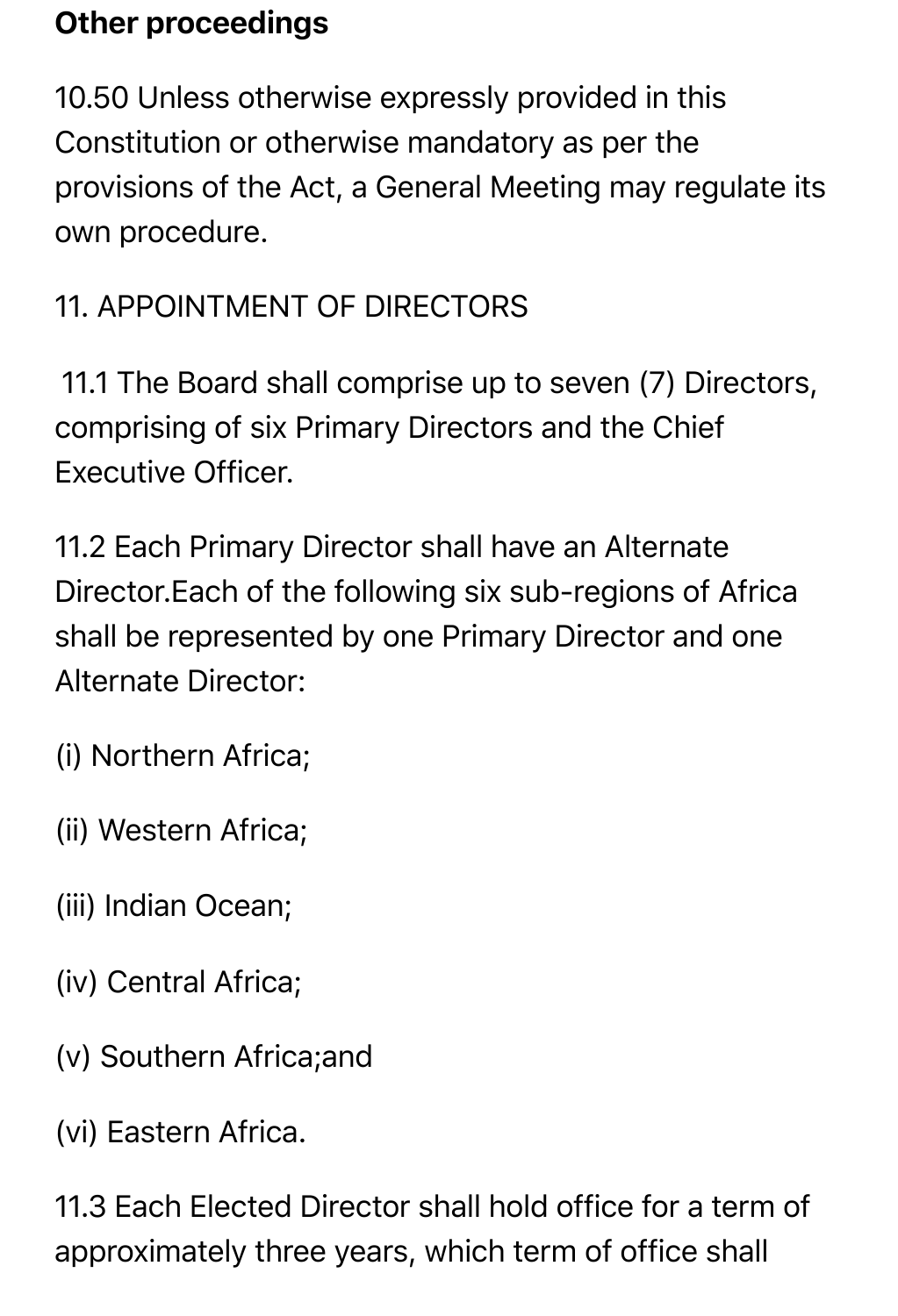expire on the date of the annual General Meeting held on or around the third anniversary of the date of appointment of such Elected Director. Subject to Article 11.7, such Elected Director shall be eligible for re-election on the expiry of his term of office, provided that no Elected Director shall serve more than two consecutive terms.

11.4 For the avoidance of doubt, the sequential election of Elected Directors prevailing at the date of adoption of this Constitution shall be continued so that, on the expiry of the respective terms of office of Elected Directors, the Directors shall be elected in the following sequence:

*(i) Election for Directors representing Northern Africa and Western Africa;*

*(ii) Election for Directors representing the Indian Ocean and Central Africa; and*

*(iii) Election for Directors representing Southern Africa and Eastern Africa.*

11.5 The Primary Directors and the Alternate Directors shall be elected by Members on the date of each annual General Meeting every three years. For the avoidance of doubt, the election of Directors shall not be considered as being part of the annual General Meeting but the proceedings of such election shall, subject to Article 10.15 above, be the same as for a General Meeting.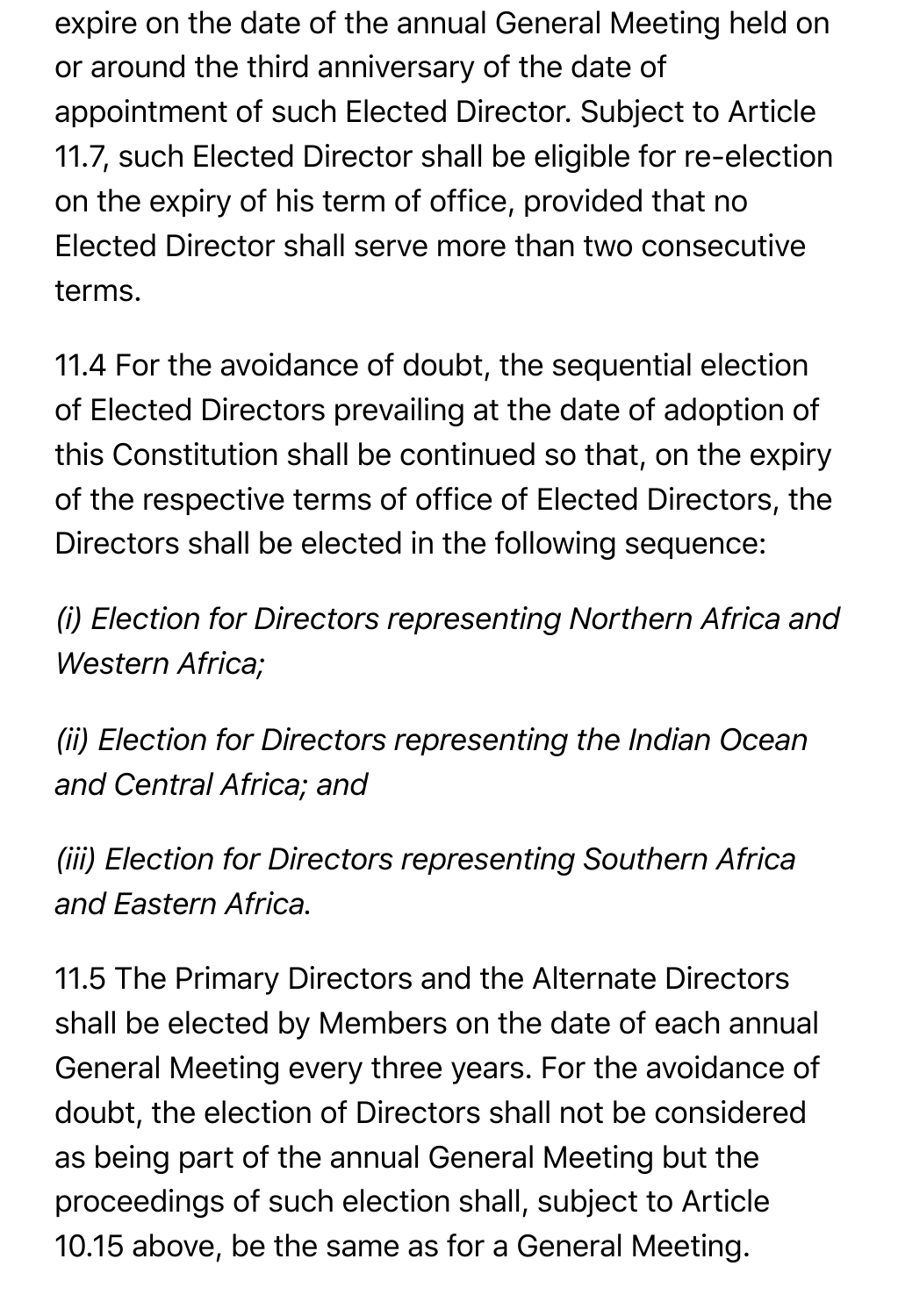11.6 Subject to Article 11.10 below, with respect to each region, the individual who shall have the most number of votes shall be elected as Primary Director and the individual who shall have the second highest number of votes shall be elected as Alternate Director.

11.7 In the case where there is no eligible candidate for a particular region, the Director already in office in the particular seat shall be deemed to have been elected for one further term.

11.8 Notwithstanding any other provision of this Constitution, the Company shall at all times have at least one Director who shall be ordinarily resident in Mauritius.

11.9 No person shall be appointed or hold office as a Director if he is a person who:

*(i) is under 18 years of age;*

*(ii) is an undischarged bankrupt;*

*(iii) would, but for the repeal of Section 117 of the Companies Act 1984 of Mauritius, be prohibited from being a Director or promoter of, or being concerned or taking part in the management of, a company within the meaning of that Act;*

*(iv) is prohibited from being a director or promoter of or being concerned or taking part in the management of a company under Sections 337 or 338 of the Act;*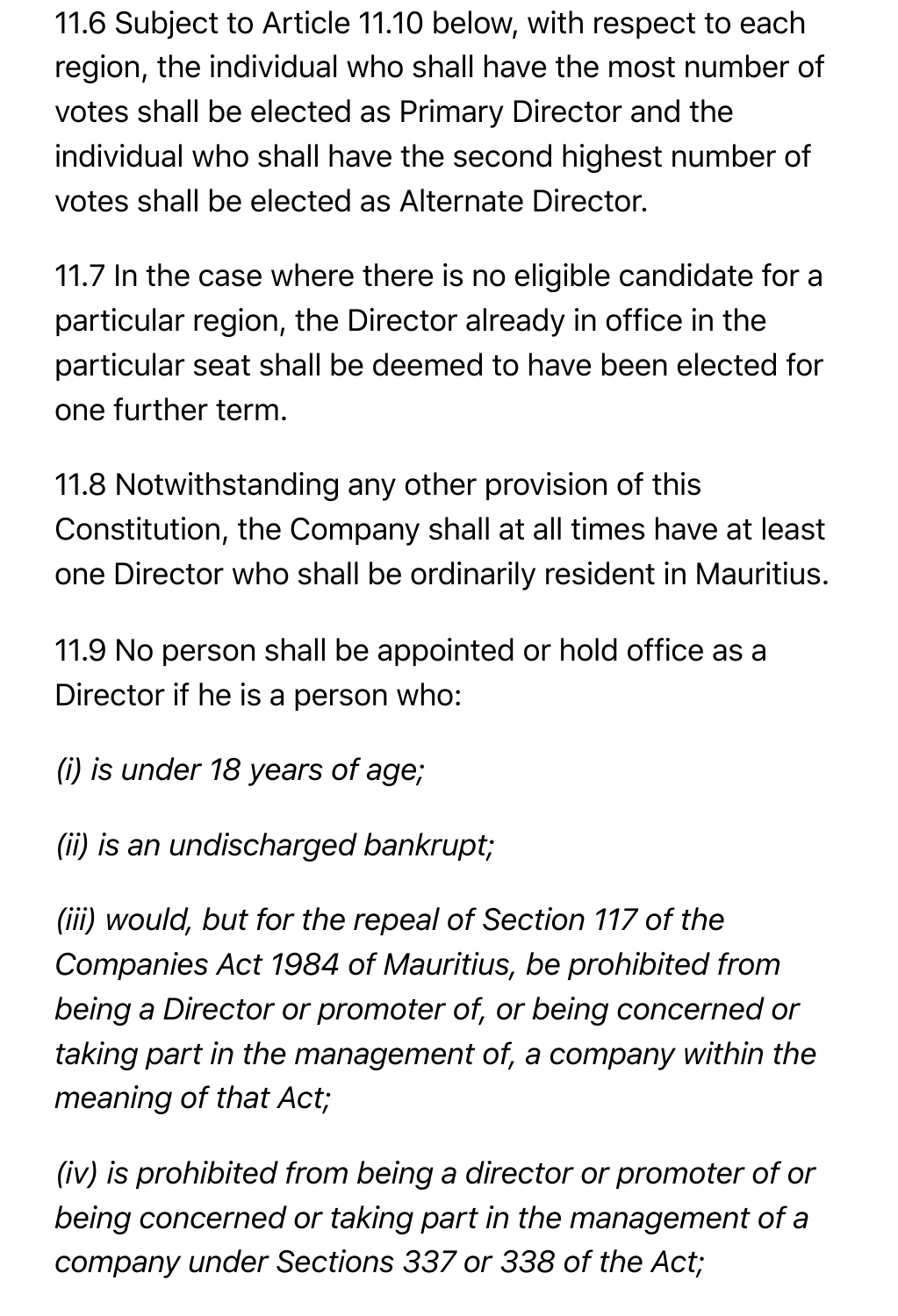*(v) is not a natural person; or*

*(vi) has been adjudged to have been of unsound mind.*

11.10 A person shall not be appointed a Director of the Company unless:

*(i) that person has consented in writing to be a Director and certified that he is not disqualified from being appointed or holding office as a Director in accordance with the Act; and*

*(ii) that person has signed the forms required to be a Full Member under Article 6.3 above*

11.11 The provisions of Section 137(1) of the Act shall not apply to the Company.

11.12 The Directors shall have power at any time and from time to time to appoint any person to be a Director to fill a casual vacancy in the Board. Any Director so appointed shall hold office only until the next following annual General Meeting at which Directors are elected and shall then be eligible for re-election.

### **12. REMOVAL OF DIRECTORS**

12.1. A Director shall cease to hold office until:

*(i) his term of office expires, without prejudice to Article 11;*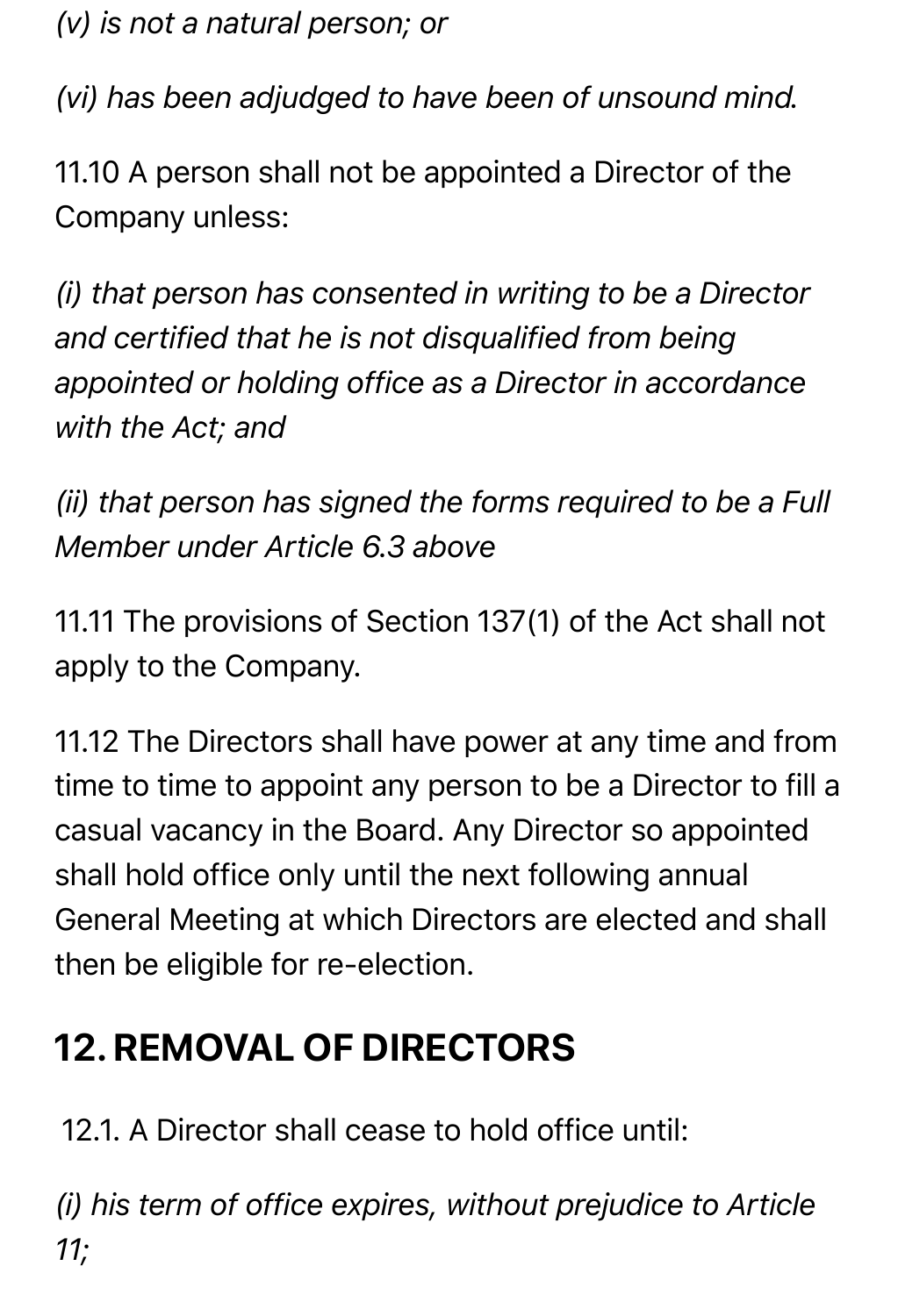*(ii) he signs a written notice of resignation and delivers it to the address for service of the Company, which notice shall be effective when it is received at that address or at such later time as may be specified in the notice;*

*(iii) he is removed by the affirmative vote of two-thirds of all other Directors;*

*(iv) upon the recommendation of the Member who nominated that Director for election pursuant to Article 10.40, he is removed by the affirmative vote of the majority of all other Directors;*

*(v) he otherwise ceases to be a Director pursuant to Section 139 of the Act; or*

*(vi) the Director being the Chief Executive Officer, on the Board terminating his employment as Chief Executive Officer.*

### **13. POWERS OF DIRECTORS**

13.1 The business and affairs of the Company shall be managed by, or under the direction and supervision of, the Board.

13.2 Subject to such modifications, adaptations, exceptions or limitations which may be contained in the Act and the Constitution, the Board shall have all the power necessary for managing, and for directing and supervising the management of, the business and affairs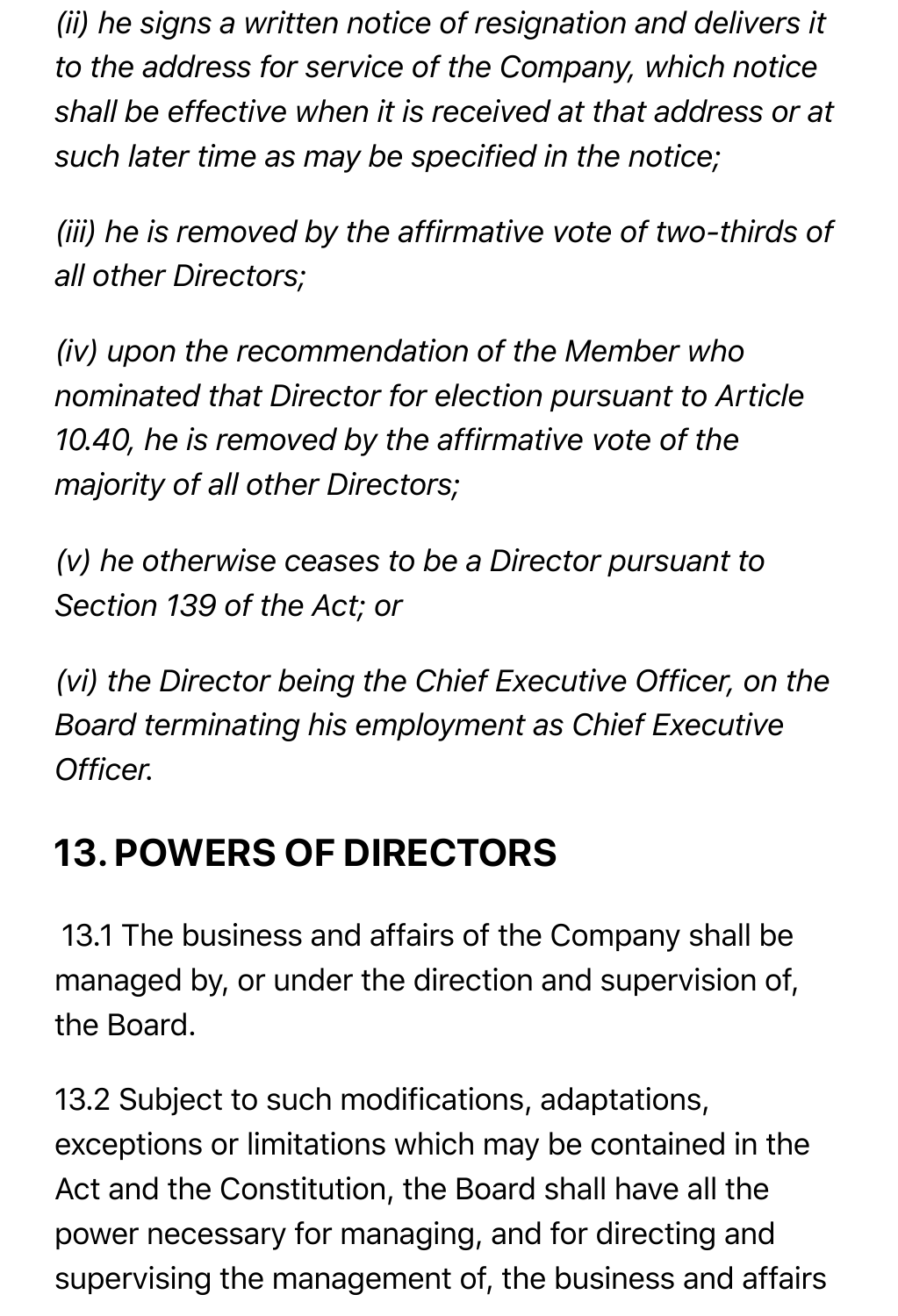of the Company.

13.3 Without prejudice to the generality of Articles 13.1 and 13.2 above, the Directors shall be entitled to:

*(i) determine the guidelines for the allocation of address space for Members;*

*(ii) consider broad Internet policy issues in order to ensure that the policies and strategies of the Company fully respond to the changing Internet environment;*

*(iii) determine a financial budget for the activities of the Company for a given period;*

*(iv) establish a ceiling for expenditures for a given period and from time to time to vary such ceiling as they deem fit;*

*(v) fill any casual vacancy in the office of the auditor of the Company;*

*(vi) provide any general directives to the Chief Executive Officer regarding the staffing of the Company;*

*(vii) determine the conditions of employment of the employees of the Company who are employed at an Executive level;*

*(viii) reduce or waive fees payable by any person to the Company, or to amend in any manner whatsoever the conditions relating to the payment thereof;*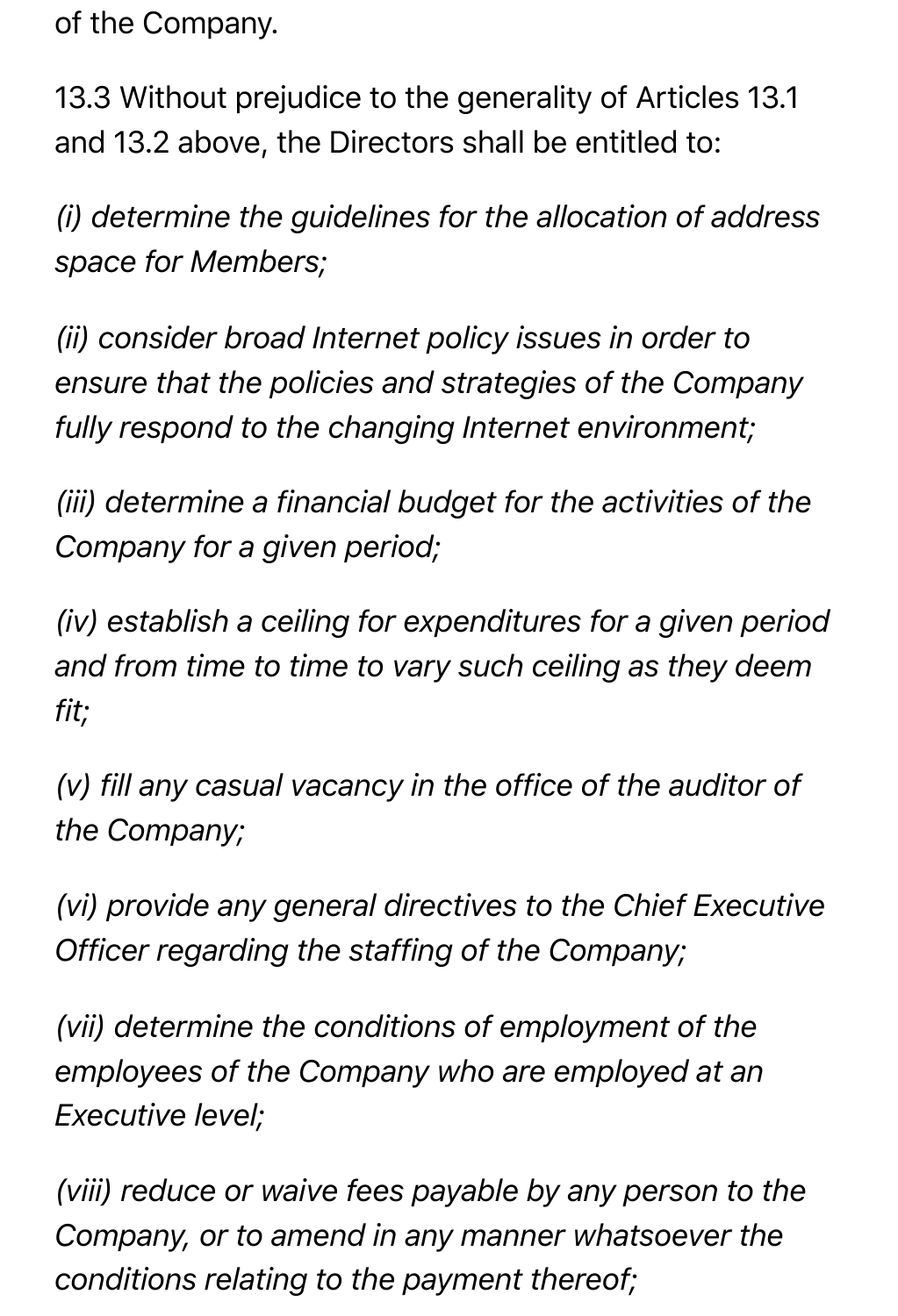*(ix) to appoint or remove the secretary of the Company and to determine the remuneration payable to such secretary; and*

*(x) to appoint such committees for such reasons and with such terms of reference as they shall consider necessary or desirable.*

13.4 Subject to Section 13.1 of, and the Seventh Schedule to, the Act, the Directors may delegate their powers to such Persons as they shall consider necessary and/or desirable.

# **14. CHIEF EXECUTIVE OFFICER**

14.1 The Elected Directors shall, by majority vote, appoint the Chief Executive Officer on such terms and conditions as they shall determine.

14.2 The Chief Executive Officer may, subject to applicable labour laws, be removed from time to time by the Elected Directors by majority vote.

*(i) The Chief Executive Officer:shall manage the day to day business of the Company;*

*(ii) shall have power to determine the remuneration and other conditions of employment of all employees of the Company (except for employees at management level); and*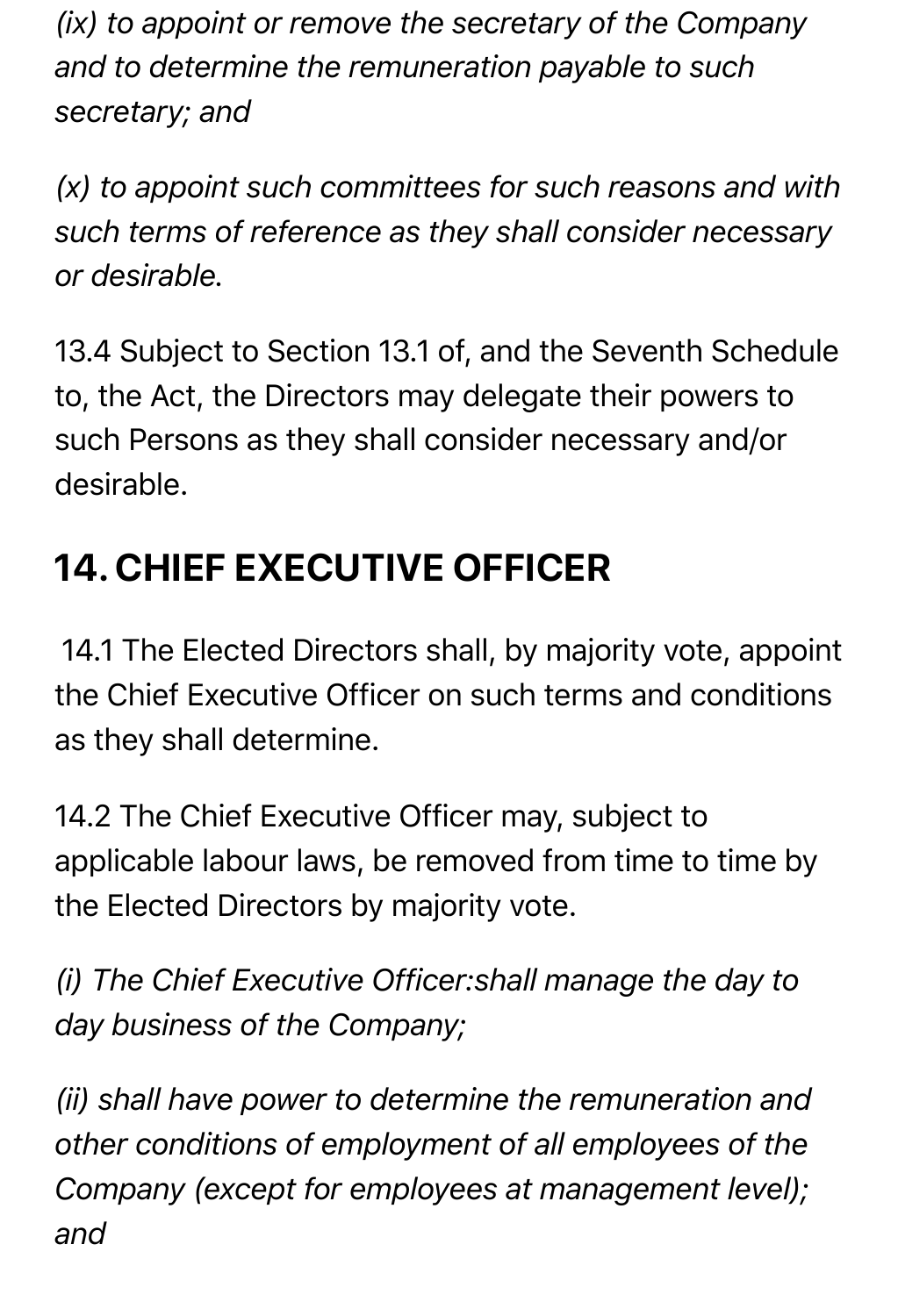*(iii) shall have such other powers as may be delegated to him from time to time by the Board.*

# **15. REMUNERATION OF ELECTED DIRETORS**

15.1 An Elected Director shall not be an employee of the Company and shall not be entitled to be remunerated in his capacity as Elected Director.

15.2 However, Elected Directors shall be entitled to be reimbursed for reasonable out-of-pocket expenses (including travelling, hotel and subsistence expenses), as determined by the Board from time to time, incurred in the fulfilment of their duty towards the Company or otherwise in connection with the business of the Company.

### **16. PROCEEDINGS OF DIRECTORS**

#### Chairperson and Deputy Chairperson of the Board

16.1 The Directors shall elect a Primary Director as chairperson and, if they think fit, a Primary Director as deputy chairperson, of the Board. The chairperson and the deputy chairperson shall hold office for a period of twelve months.

16.2 The chairperson or, failing him, the deputy chairperson, shall preside at all meetings of the Directors, but if at any meeting the chairperson and deputy chairperson are not present within fifteen minutes after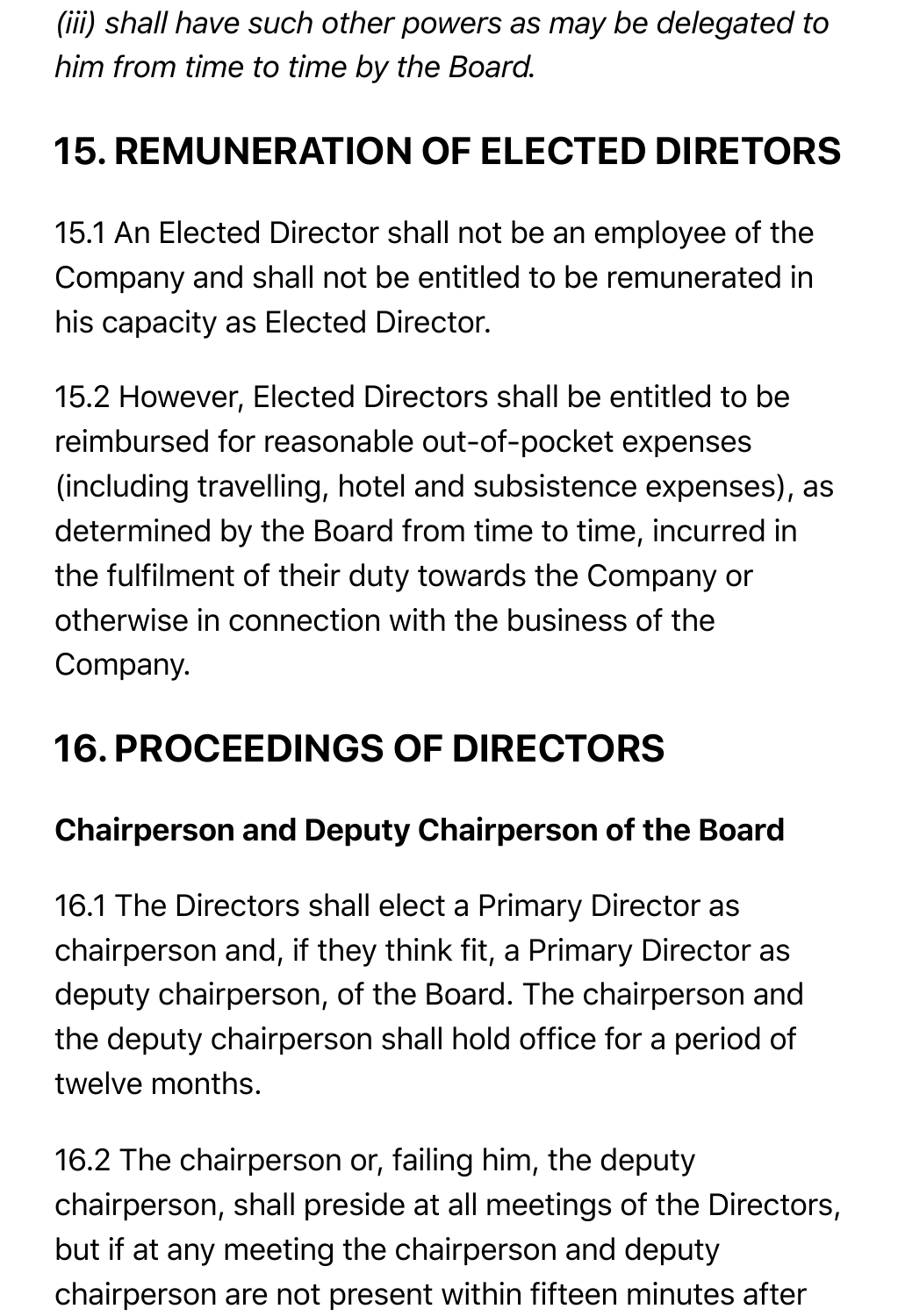the time appointed for holding the same, the Directors present may choose one of their number to be chairperson of the meeting.

#### Notice of Board Meeting

16.3 A Director or, if requested by a Director to do so, an employee or the secretary of the Company, may convene a meeting of the Board by giving at least fourteen days' notice, provided that shorter notice may be given where at least three-fourths of the Directors consent to such shorter notice or if the chairperson of the Board considers that the business of the meeting is urgent.

16.4 A notice of a meeting of the Board shall be sent to the Chief Executive Officer, every Primary Director and every Alternate Director, and the notice shall include the date, time, and place of the meeting and the matters to be discussed. The notice may be delivered by post, fax, electronic mail or such other method as the Board shall reasonably determine from time to time.

16.5 An irregularity in the notice of a meeting is waived where all Directors entitled to receive notice of the meeting attend the meeting without protest as to the irregularity or where all Directors entitled to receive notice of the meeting agree to the waiver.

#### Methods of holding Board Meetings

16.6 A meeting of the Board may be held: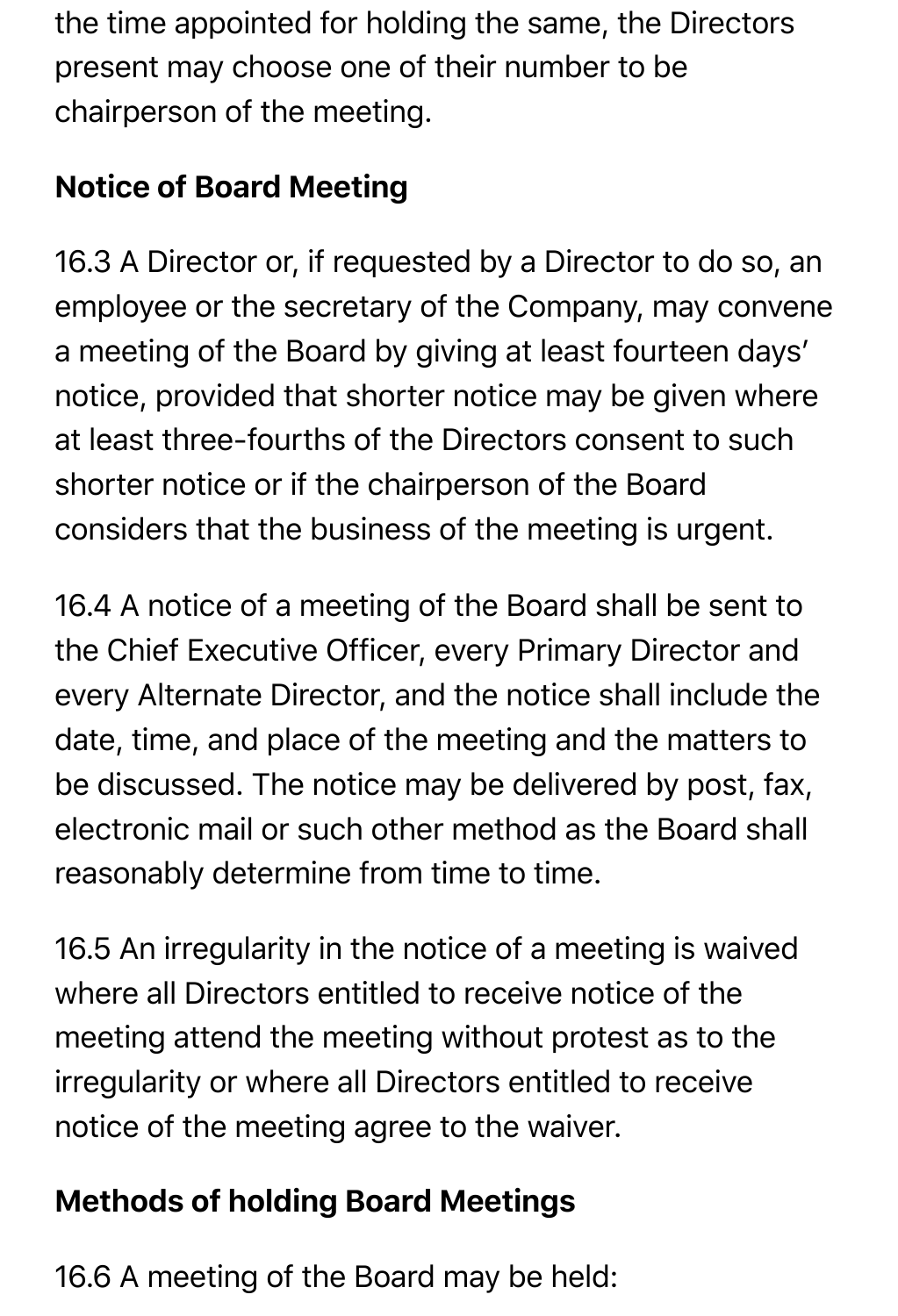*(i) by a number of the Directors who constitute a quorum, being assembled together at the place, date, and time appointed for the meeting;*

*(ii) by means of audio, or audio and visual, communication by which all Directors participating and constituting a quorum can simultaneously hear each other throughout the meeting; or*

*(iii) such other methods of communication whereby all Directors participating and constituting a quorum can simultaneously communicate with each other throughout the meeting.*

16.7 Regular meetings of the Board will be held on dates to be determined by the Board. To the extent practicable, meetings should be held in different locations around the continent of Africa on a regular basis.

16.8 Every Primary Director, Alternate Director and the Chief Executive Officer shall be entitled to attend each Board meeting.

#### Quorum

16.9 A quorum for a meeting of the Board shall be the majority of Primary Directors (either present or represented by their Alternate Directors).

16.10 No business may be transacted at a meeting of Directors if a quorum is not present, provided that, if a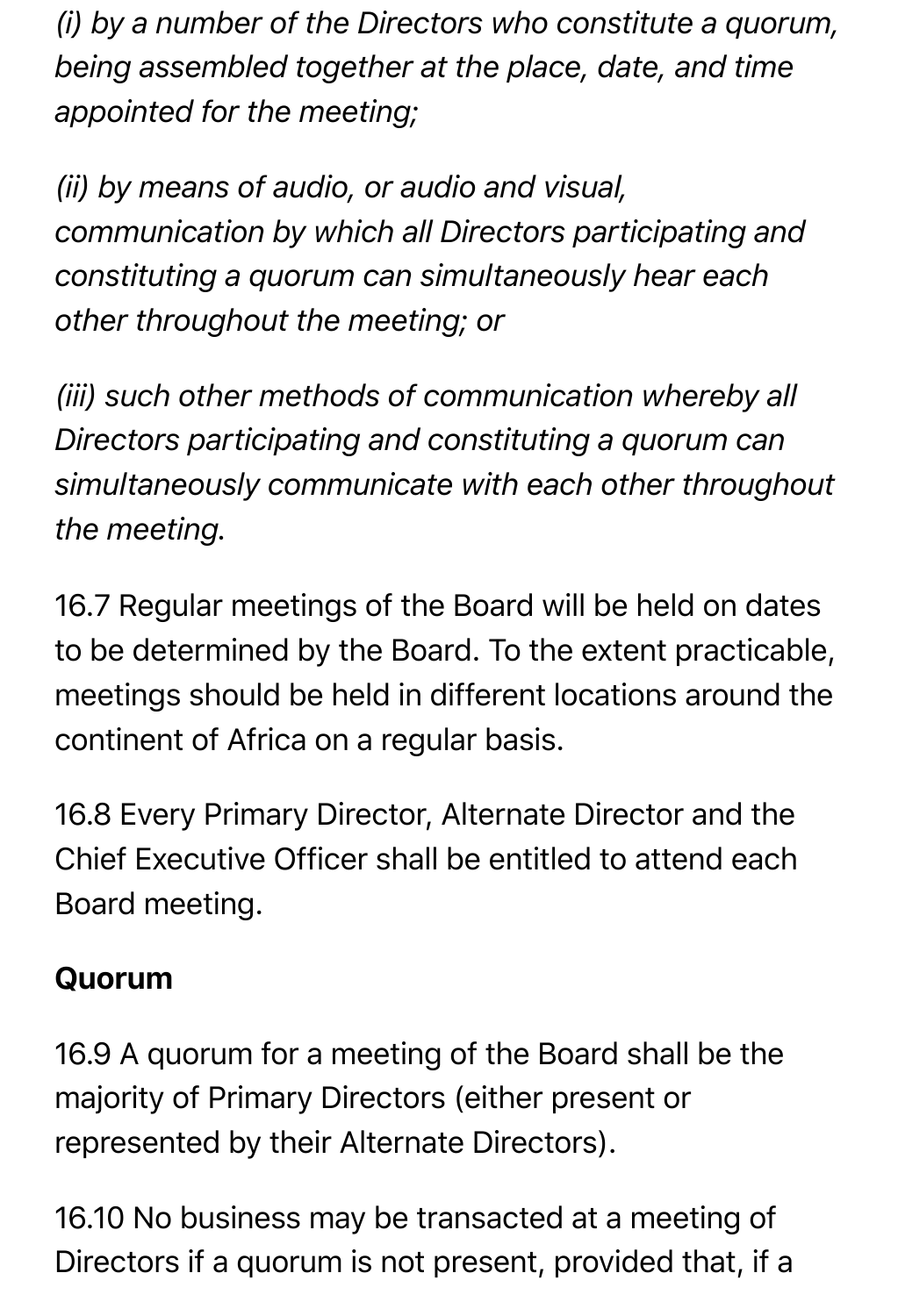quorum is not constituted, the Directors present may adjourn the meeting. If a meeting is adjourned for more than 24 hours, notice shall be given to those Directors not present at the meeting at the time of adjournment. At the adjourned meeting, the Directors present, not being less than three in number, shall constitute a valid quorum.

### Voting

16.11 Every Director shall have one vote. The chairperson shall not have a casting vote. An Alternate Director may only vote when his Primary Director is not present.

16.12 A resolution of the Board is passed if it is agreed to by all Directors present and entitled to vote without dissent or if a majority of the votes cast on it are in favour of it.

16.13 A Director present at a meeting of the Board is presumed to have agreed to and to have voted in favour of a resolution of the Board unless he expressly dissents from or votes against the resolution at the meeting.

#### Minutes

16.14 The Board shall ensure that minutes are kept of all proceedings at meetings of the Board.

16.15 Any such minute, if purporting to be signed by the chairman of the meeting at which the proceedings took place, or by the chairman of the next succeeding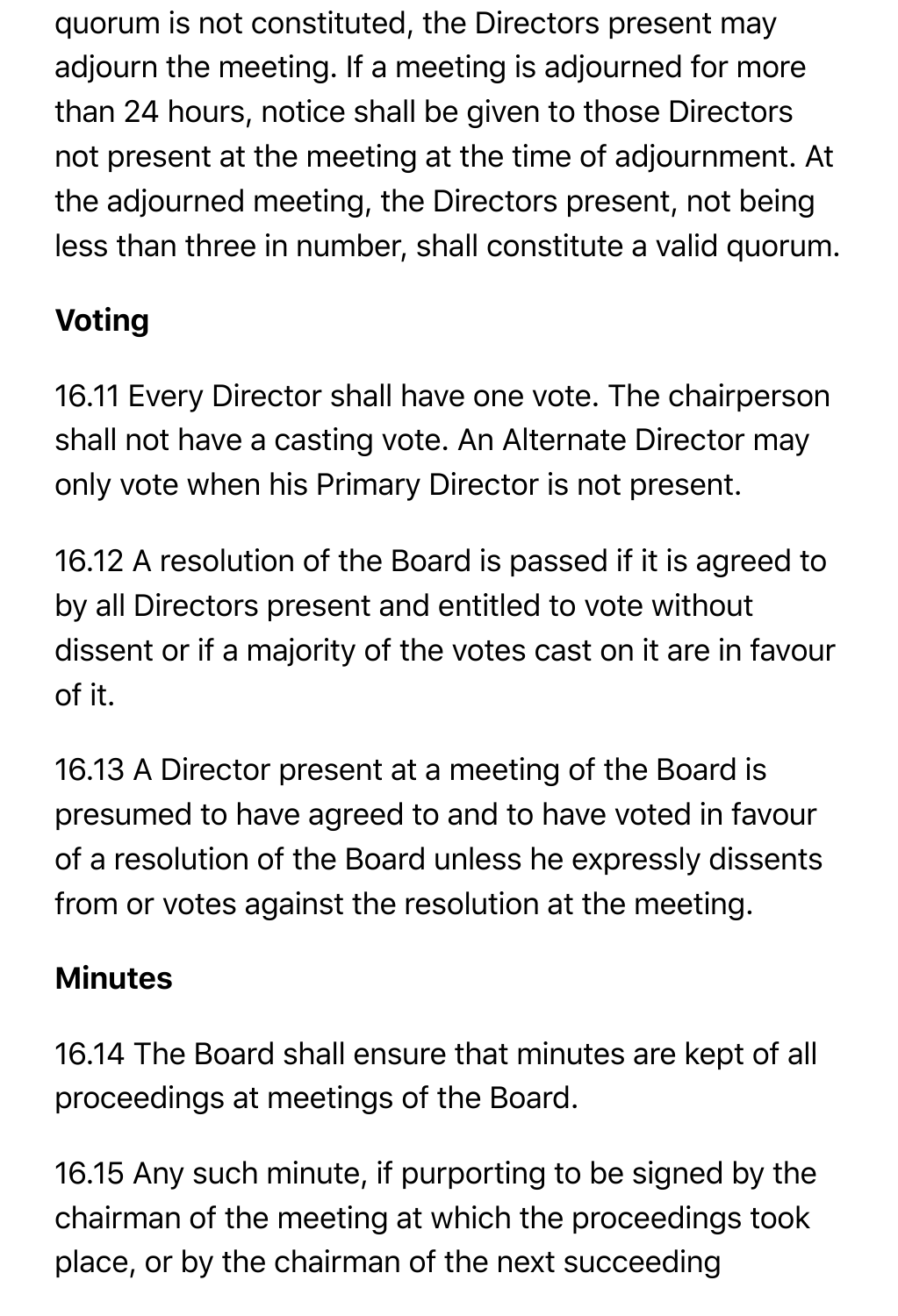meeting, shall, unless the contrary be proved, be conclusive evidence of their proceedings.

#### Resolutions in writing

16.16 A resolution in writing, signed or assented to by two-thirds of all Primary Directors then entitled to receive notice of a Board meeting, is as valid and effective as if it had been passed at a meeting of the Board duly convened and held.

16.17 Any such resolution may consist of several documents (including facsimile or other similar means of communication) in like form each signed or assented to by one or more Directors.

16.18 For the purpose of the foregoing, signature or assent by an Alternate Director shall be as valid as the signature or assent of his Primary Director unless the Primary Director has expressly refused to sign or assent to the resolution.

16.19 A copy of any such resolution must be entered in the minute book of Board proceedings.

#### Other proceedings

16.20 Except as provided herein, the Board may regulate its own procedure.

# **17. SECRETARY**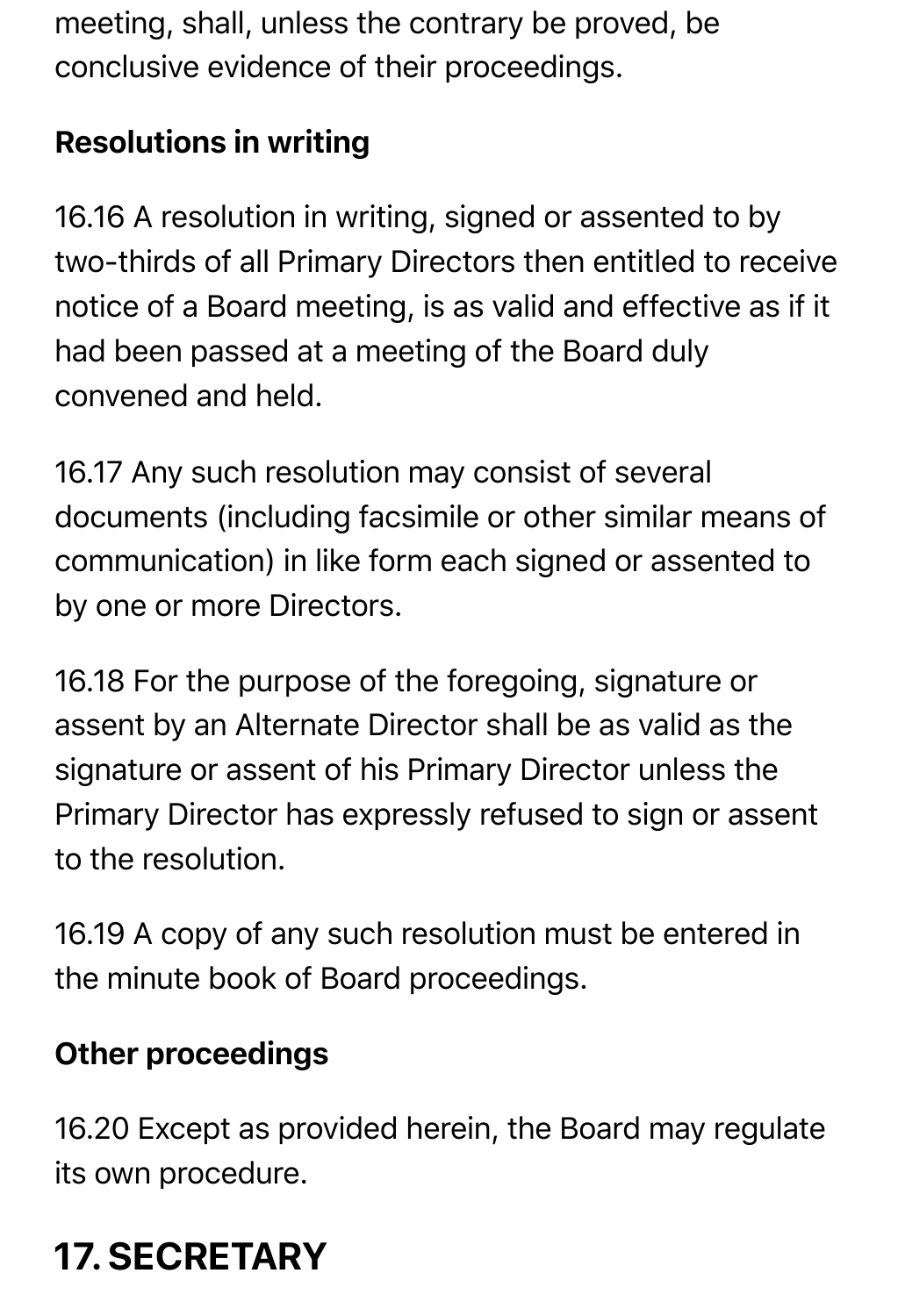17.1 The secretary shall be appointed by the Directors.

17.2 No person shall be appointed as secretary unless that person has consented to be the secretary and has the qualifications specified under section 165 of the Act.

### **18. INDEMNITY AND INSURANCE**

18.1 The Directors and employees of the Company shall be indemnified by the Company to such extent as is authorised by the Act.

18.2 The Board may cause the Company to provide insurance to a Director or employee of the Company to such extent as is authorised by the Act.

### **19. WINDING-UP**

19.1 If the Company shall be wound up while a person is a Full Member or within one year after that person ceases to be a Full Member, every Full Member of the Company will contribute such amount as may be required, not exceeding Rs. 500 (five hundred Mauritian rupees) to the assets of the Company for payment of the Company's debts and liabilities accrued before the Full Member ceases to be a Full Member, and of the costs and expenses of winding-up.

19.2 If on the winding up or dissolution of the Company, there remain any surplus assets after satisfaction of the Company's debts and liabilities, the surplus shall not be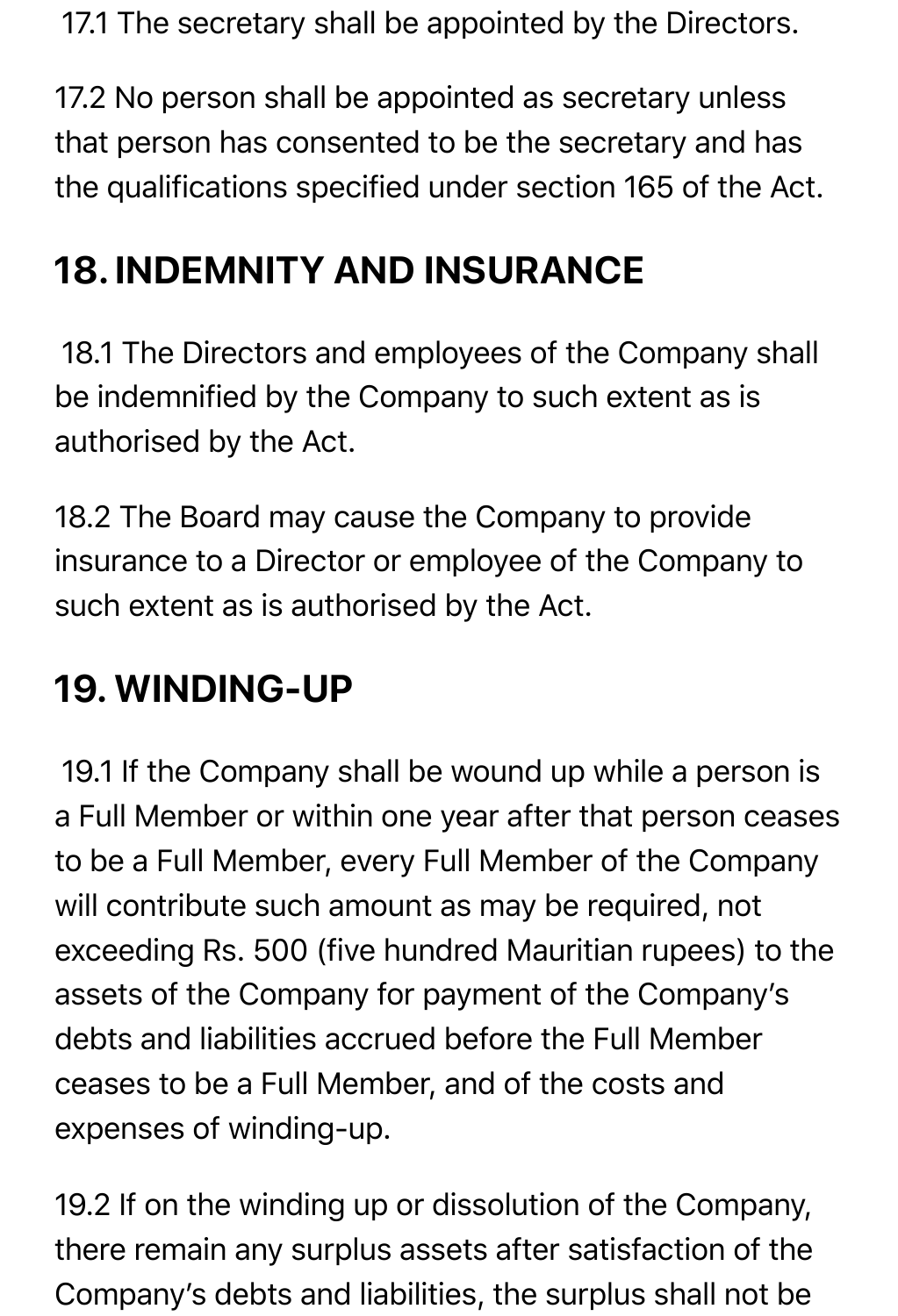paid to the Members but shall instead be given or transferred to some other institution or institutions having objects similar to the objects of the Company. The institution to which the surplus shall be transferred shall be determined by the Full Members or, in default of such determination, by the liquidator after considering the advice of the Board.

### **20. COMMON SEAL, AUTHENTICATION OF DOCUMENTS**

20.1 The Company may have a seal, known as the common seal, which shall contain the name of the Company and which shall not be affixed to any instrument without the authority of the Board and/or the Chief Executive Officer.

20.2 All instruments, deeds, acts and documents executed on behalf of the Company may be in such form and contain such powers, provisos, conditions, covenants, clauses and agreements as the Board and/or the Chief Executive Officer may think fit and shall be signed either by the Chief Executive Officer or by two Directors or by such other person or persons as the Board may from time to time appoint.

20.3 All bills of exchange, promissory notes or other negotiable instruments shall be accepted, made, drawn or endorsed for and on behalf of the Company and all cheques or orders for payment shall be signed either by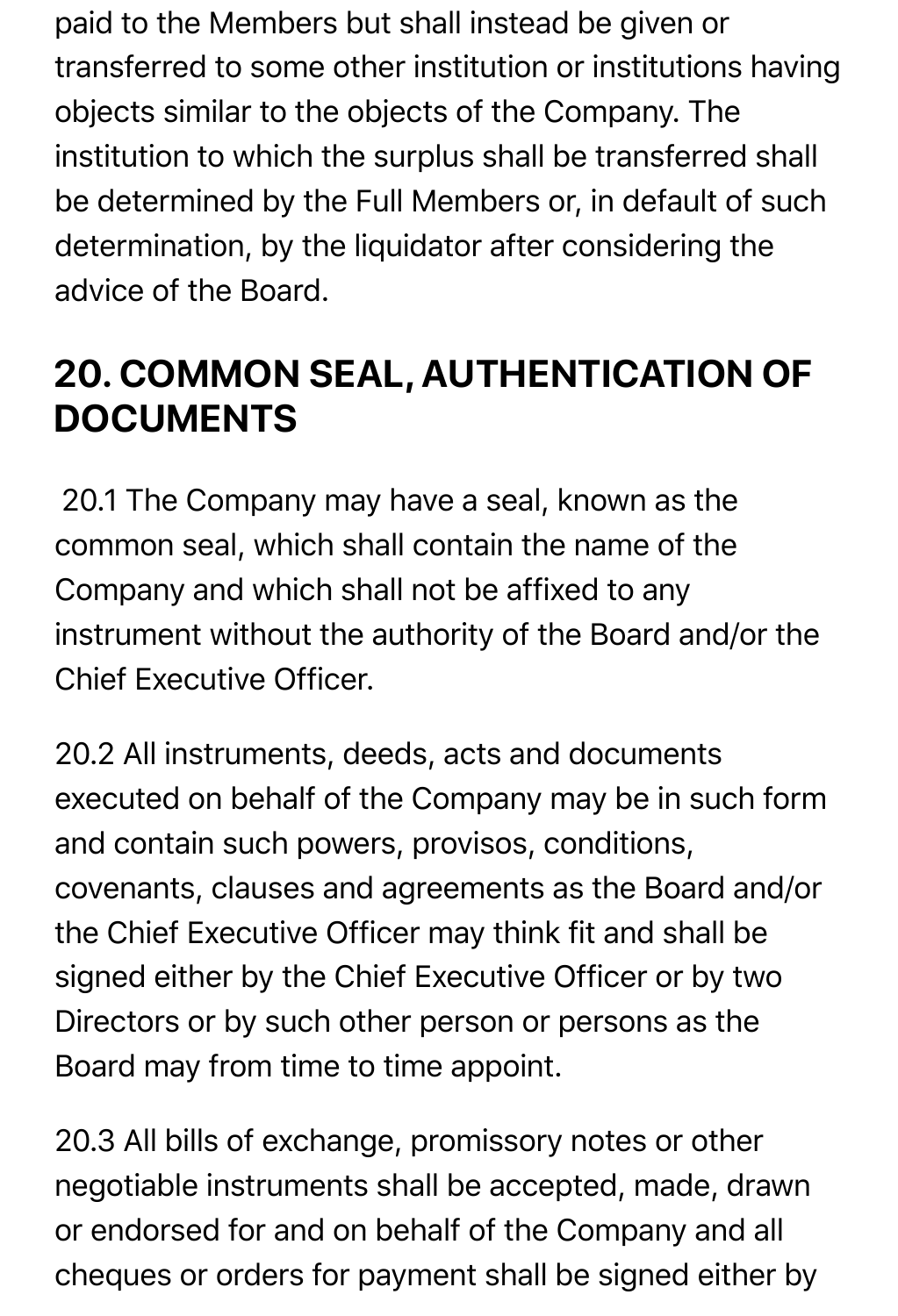the Chief Executive Officer or by two Directors or by such other person or persons as the Board may from time to time appoint.

20.4 Articles 20.2 and 20.3 shall be subject to such authorisation policy as may be determined or varied by the Board from time to time.

20.5 All moneys belonging to the Company shall be paid to such bankers as the Board of Directors shall from time to time appoint and all receipts for money paid to the Company shall be signed by the Chief Executive Officer or a Director or by such officer as the Board may from time to time appoint.

20.8 Cheques or other negotiable instruments paid to the Company's bankers for collection and requiring the endorsement of the Company shall be endorsed on its behalf by the Chief Executive Officer plus one Director who shall be so nominated and mandated by the Board, or by two Directors equally mandated by the Board in case of unavailability of the Chief Executive Officer.

Adiel Akplogan Chief Executive Officer of AFRINIC Ltd. [\*] 2007

 $\overline{\phantom{a}}$  , and the contract of the contract of the contract of the contract of the contract of the contract of the contract of the contract of the contract of the contract of the contract of the contract of the contrac

I certify that this document has been adopted as the constitution of AFRINIC Ltd. on [\*] 2006.